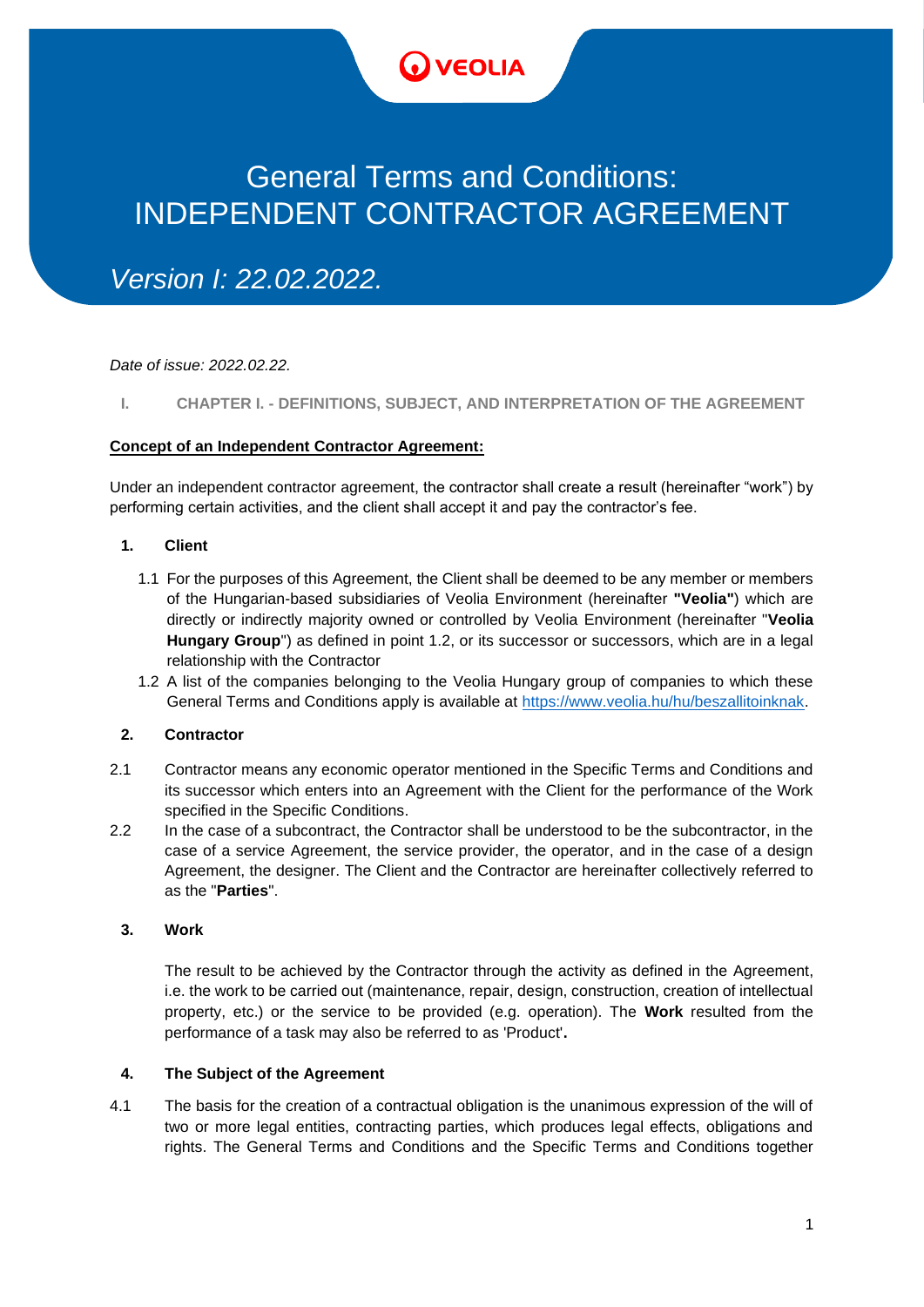constitute the entire Agreement between the Parties (hereinafter referred to as the "**Agreement**") and define the content of the contractual relationship.

4.2 The subject of the Agreement shall be the Work specified in the Specific Terms and Conditions, which the Client orders and which the Contractor undertakes to perform in accordance with the terms of the Agreement.

# **5. General Terms and Conditions**

- 5.1 The present General Terms and Conditions (hereinafter referred to as "**GTC**") contain the general rules governing the contractual relationship between the Contractor and the Client.
- 5.2 The Parties may only deviate from the GTC in the Specific Terms and Conditions, and in the event of such deviation or contradiction, the provisions set out in the Specific Conditions shall prevail and govern the legal relationship between the Parties in accordance with the will of the Parties*.*
- 5.3 These General Terms and Conditions shall apply together with the Appendices thereto relating to the relationship in question, which Appendices shall contain additional provisions for certain specific subject matters (subcontracting, design, procurement, machinery hire, operation). If any of the relevant appendices contains provisions which differ from the other points of the GTC, the provisions of the appendices shall prevail.

# **6. Specific Terms and Conditions**

- 6.1 The exact description and technical content of the Work shall be set out in the Specific Terms and Conditions (hereinafter referred to as "**STC**"). The STC shall contain specific provisions, in relation to the GTC, relating to the subject of the Agreement, which are set out in the following documents:
	- (i) an Individual Agreement or
	- (ii) a Framework Agreement, a Call-off order under the Framework Agreement or
	- (iii) an Order and the signed Confirmation thereof.
- 6.2 The STC shall also include all agreement specifications, design documentation, technical specifications, etc. relating to points (i) to (iii), the Contractor's final offer, if applicable, and, in the case of contracts awarded through a tendering procedure, the invitation to tender and its documentation.

# **7. Individual Agreement**

7.1 The Parties may enter into an Individual Agreement for the performance of a specific, defined Work, in which they shall specify all specific, special contractual terms and conditions other than the GTC (e.g. details of the contracting Parties, subject of the Agreement, time limit for performance, subject-specific provisions).

# **8. Framework Agreement**

- 8.1 The Parties may enter into a Framework Agreement for the continuous or regular performance of certain Works, on the basis of which the Client shall be entitled:
	- (i) to call-off for individual Works of a recurring nature up to a specified amount and/or quantity,
	- (ii) or to call-off for Works/Services on a regular basis during the term of the Framework Agreement on the basis of a specific task list.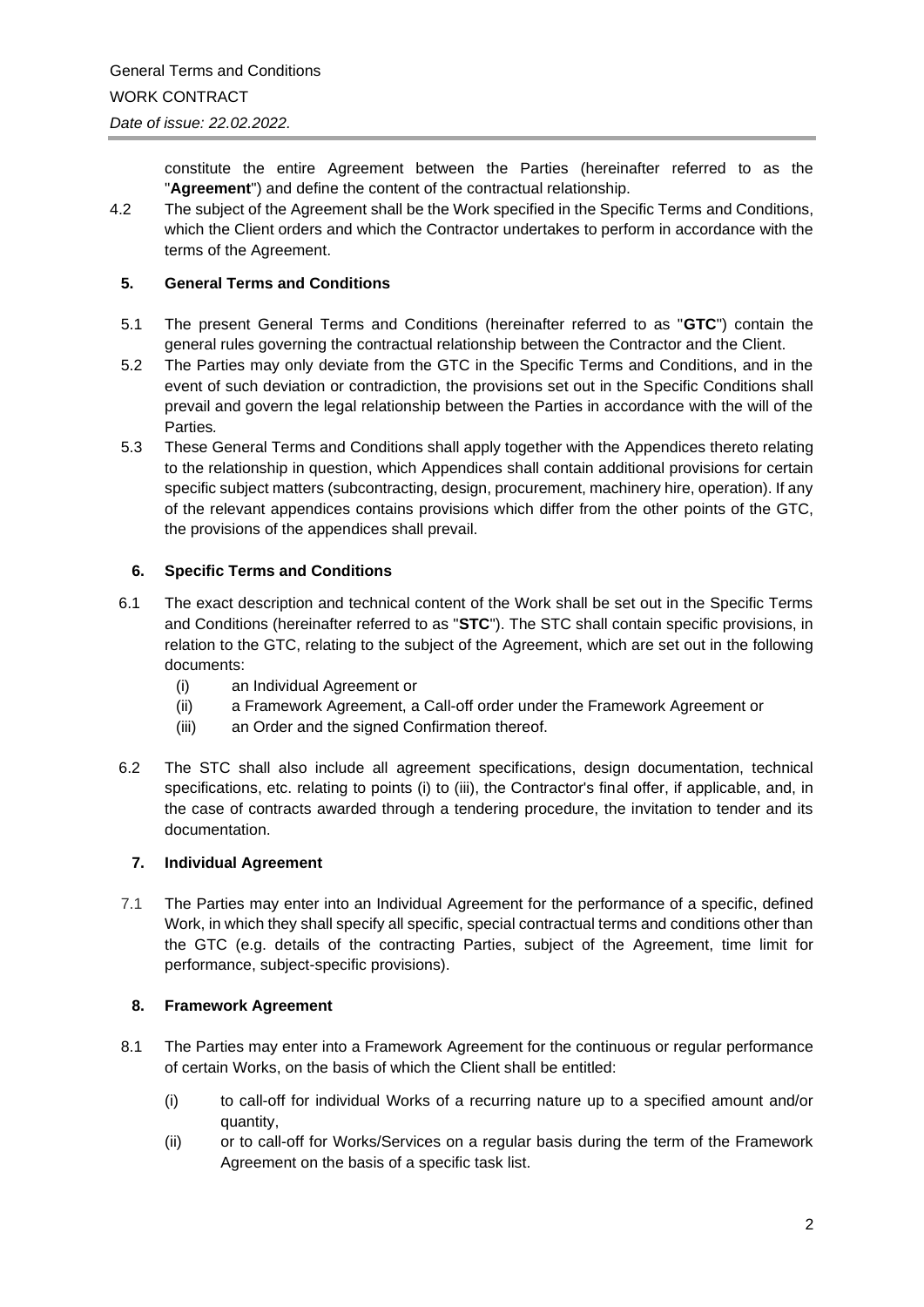8.2 The Parties shall enter into the Framework Agreements with a view to the needs of the entire Veolia Hungary Group, where possible, in which case any member company of the Veolia Hungary Group that is a signatory to the Framework Agreement shall be entitled to a Call-off Order. The Contractor undertakes and agrees that during the term of the Framework Agreement, any member company included in the list set out in point 1.2 shall become a party to the Framework Agreement by signing an amendment to the Framework Agreement to this effect.

## **9. Order**

- 9.1 The Parties may also enter into a contractual relationship by the Client ordering certain Work from the Contractor by means of an order form generated or otherwise issued by the Client in its IT system (hereinafter referred to as "**Order**" or "**Order Form**") and the Contractor confirming the order.
- 9.2 A legal relationship under this point shall only be established between the Parties if the Contractor has accepted these GTC at the time of the Order Confirmation. The procedure for the Confirmation of the Order is set out in point 14 of these GTC.

## **10. Contractor's Fee**

The amount to be paid to the Contractor for the full performance of the Work covered by the Work agreement, as set out in the STC.

## **11. Additional Work**

Work included in the documents defining the subject matter of the Agreement (including, for example, technical specifications, plans, sectoral standards) but not or not sufficiently included in the budget. The contractor shall also perform tasks that are determined in the Agreement but were not taken into account when the Contractor's fee was set, and also those without which the creation of the Work suitable for its designated purpose cannot occur. The Contractor shall not be entitled to compensation for any additional work over and above the flat rate.

## **12. Supplementary Work**

Tasks that were ordered subsequently and which are not included in the contract documents, and for the performance of which the Contractor shall be remunerated in accordance with the provisions of the STC. Supplementary work shall be invoiced on the basis of the Agreement. If items in a tender with a comparative unit price are not available, the Contractor shall submit a supplementary offer and obtain approval from the Client. The calculation basis for the supplementary offer shall be the calculation basis for the unit prices in the Agreement. The relevant provisions of the invitation to tender and the provisions of the Agreement shall apply to supplementary orders.

## **13. Interpretation and Scope of the Agreement**

- 13.1 The Parties expressly stipulate that any different standard terms and conditions or other such documents otherwise used by the Contractor shall not apply to the Agreement unless expressly accepted by the Client in writing by its authorised representative. Acceptance, reception of the Works or performance of payment shall not constitute acceptance of the Contractor's general terms and conditions.
- 13.2 The Agreement contains in its entirety the agreement of the Parties and, accordingly, unless otherwise agreed by the Parties in the STC, the signing of the Agreement (without prejudice to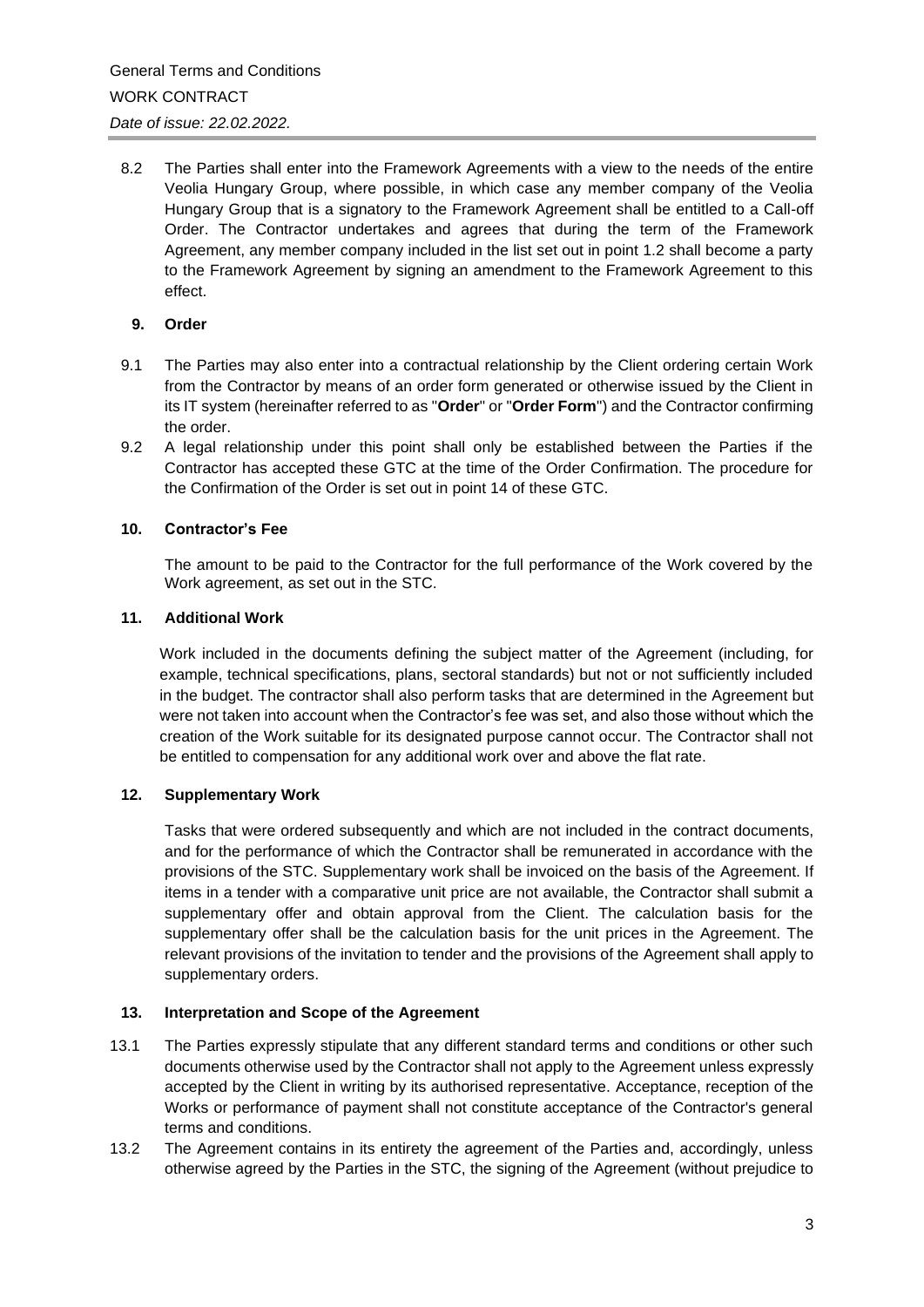point 6.2) shall cancel and supersede any prior written or oral commitment or other contract between the Parties relating to the subject matter of the Agreement. The Parties shall exclude the application of Article 6:63(5) of Act V of 2013 on the Civil Code (hereinafter referred to as "**Civil Code**") in the contractual relationship between them.

- 13.3 In the event that any provision of the Agreement between the Parties would be invalid, the entire Agreement shall not become invalid, but shall be construed as if the Agreement did not contain the invalid provision, unless the Parties would not have entered into the Agreement without the invalid provision.
- 13.4 The failure of either Party to exercise any right under the Agreement shall not be construed as a waiver.
- 13.5 The headings of chapters and subchapters shall have no effect on the interpretation of the Agreement. Terms used in the singular shall be understood as plural when the context so requires.

## **II. CHAPTER II. - PROVISIONS CONCERNING FULFILMENT**

## **14. Order, Confirmation Procedure and Call-off Order**

- 14.1 In the absence of a Framework Agreement or an Individual Agreement, the Client shall order the Contractor to perform the Works according to its requirements on the Order Form specified in point 9.1. The Client shall send the Order to the Contractor by fax or electronically or, in the case of immediate performance, by means of personal delivery by means of a receipt, in which case the Client shall provide proof of receipt.
- 14.2 In the event of a breakdown or malfunction, the Order and its confirmation may be made orally or by telephone, but must be confirmed in writing, signed in the form of an authorised company signature, immediately after the breakdown or malfunction has been rectified.
- 14.3 Within 5 working days of receipt of the Order, the Contractor shall confirm acceptance of the Order to the Client in writing with an authorised signature (hereinafter referred to as "**Confirmation**"). In the case of immediate performance/work, the Confirmation shall be made by the immediate signature and return of the Order delivered in person by the authorized representative. If the Confirmation is not signed by a person authorized to represent the Contractor in a legal capacity, the Contractor warrants that the signatory is acting as an authorized representative on behalf of the Contractor and the Contractor shall subsequently confirm the signatory's authority to represent the Contractor by signing the Confirmation with an authorised company signature.
- 14.4 If the Client does not receive the Confirmation within the above period and the Contractor performs, the Parties shall be deemed to have accepted the Order and these GTC in an unchanged form by the Contractor by way of implied conduct. The Client shall remain bound by the offer until the confirmation deadlines, but may decide to maintain or accept performance in the event of a Confirmation received thereafter.
- 14.5 The Confirmation shall clearly state that the Contractor accepts the Order and the GTC referred to therein without any changes. If the Contractor's Acknowledgement contains a difference of opinion, the Order shall only enter into force if the Client accepts the difference of opinion and confirms it in writing to the Contractor.
- 14.6 If the Contractor is unable to fulfil the Order in accordance with the requirements set out therein (e.g. quantity, time limit for performance), the Contractor shall notify the Client within 5 working days of receipt of the Order, indicating these deficiencies, by fax or e-mail, duly signed with an authorised company signature.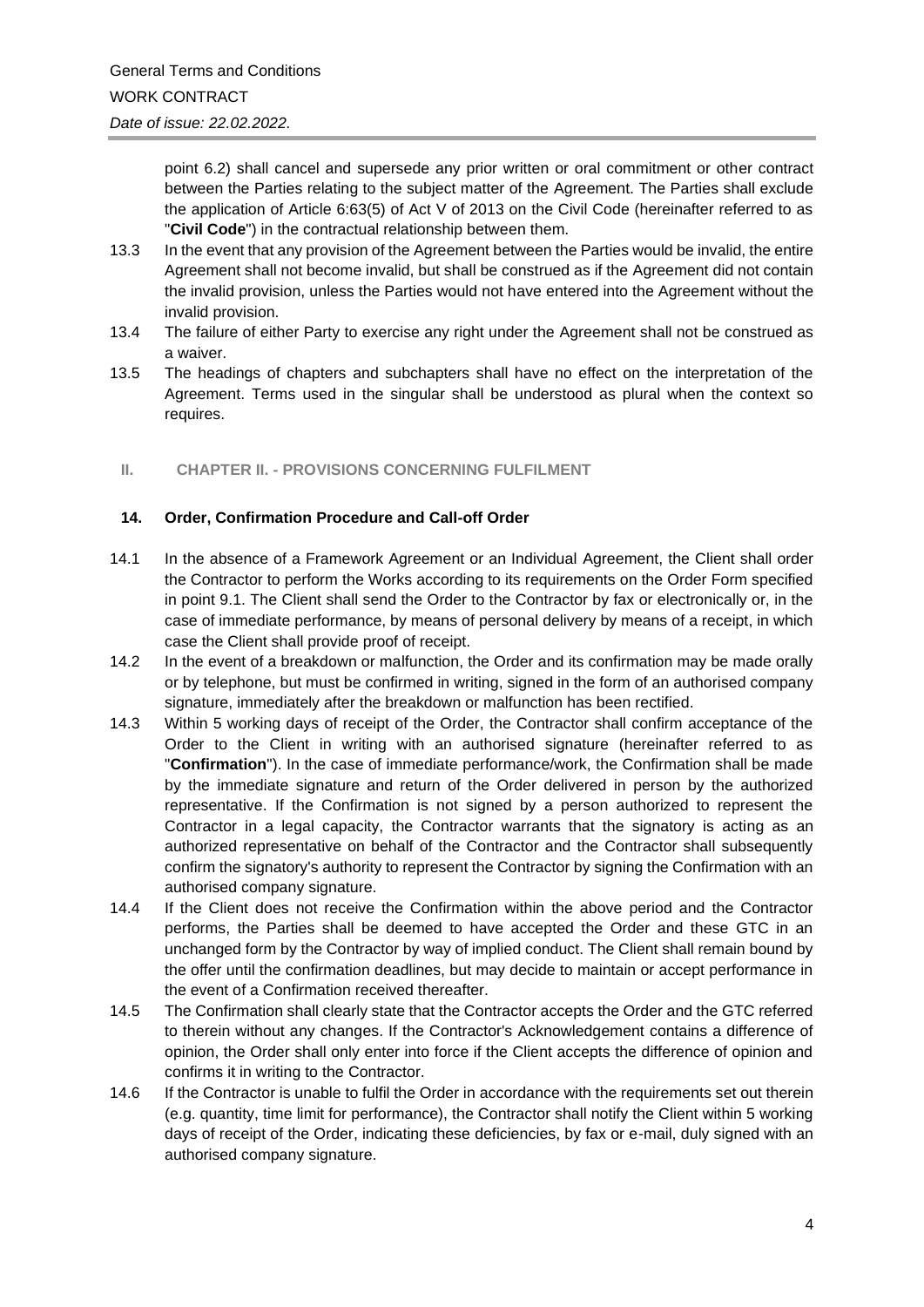- 14.7 If the Client maintains its Order as set out in the preceding paragraph despite the deficiencies reported by the Contractor, the Client shall amend the Order on the basis of the Contractor's confirmation and shall send it again to the Contractor by fax or e-mail.
- 14.8 The Contractor shall perform the Order in accordance with the terms and conditions set out in the Order Form.
- 14.9 In the case of a *Framework Agreement*, the call-off order and ordering of specific Works shall be affected by sending a call-off order (hereinafter referred to as "**Call-off Order**") generated or otherwise issued by the Client in the IT system operated by the Client, with the exact specification of the time and place of performance. Unless otherwise provided in the Framework Agreement, the provisions of these GTC relating to Ordering and Confirmation shall apply to the Call-off Orders s, provided that the Contractor shall have 2 working days to confirm a Call-off Order.
- 14.10 In the case of *Individual Agreement* entered into by the Parties, the place of performance, time limit and specific terms and conditions shall be set out in the text of the Individual Agreement.

## **15. Handover of the Worksite**

- 15.1 If the Work is carried out on the Client's worksite, the Contractor may commence the Work after the handover of the worksite, the official entry and the safety training. The handover of the worksite shall take place on the basis of a report and other documents and forms set out in the STC.
- 15.2 The Client shall hand over the worksite in a condition suitable for the commencement of the Work, but the Contractor shall acknowledge by signing the handover report that he has familiarised himself with the worksite, has inspected it to the extent necessary to undertake the Work in a timely and safe manner without endangering human health, and has examined any circumstances that may interfere with the performance of the Work with due care.
- 15.3 If necessary, the Contractor shall ascertain the existence and location of existing public utility lines on the worksite in advance and shall consult the owner and/or operator of the public utility line in question.

# **16. Slippage from Schedule, Early performance**

- 16.1 If the actual performance of the Contractor does not correspond to the preliminary schedule, or if the coordination of other contractors working on the worksite makes it necessary, the Contractor shall, at the request of the Client, take measures to accelerate the performance, which may include increasing the number of employees, overtime, working Saturdays and Sundays, and the use of other resources. If the measures to accelerate performance are taken because the Contractor's performance does not comply with the timetable due to reasons attributable to the Contractor or for reasons within the Contractor's own control, the Contractor shall not be entitled to an increase in the Contractor's fee. If the measures taken by the Contractor to make up the shortfall do not produce the expected result, the Client shall be entitled to engage another contractor and to pass on the costs incurred in this connection to the Contractor. This shall be without prejudice to the other rights of the Client as set out in these GTC. The provisions of this point shall also apply in the event that the Contractor's performance does not comply with the quality parameters agreed in the Agreement.
- 16.2 Unless otherwise provided for in the STC, the execution of the Works faster than the time limit for completion set out in the STC is possible with the Client's prior notice and written approval, but shall not give rise to an increase in the Contractor's remuneration.
	- **17. Suspension of Works**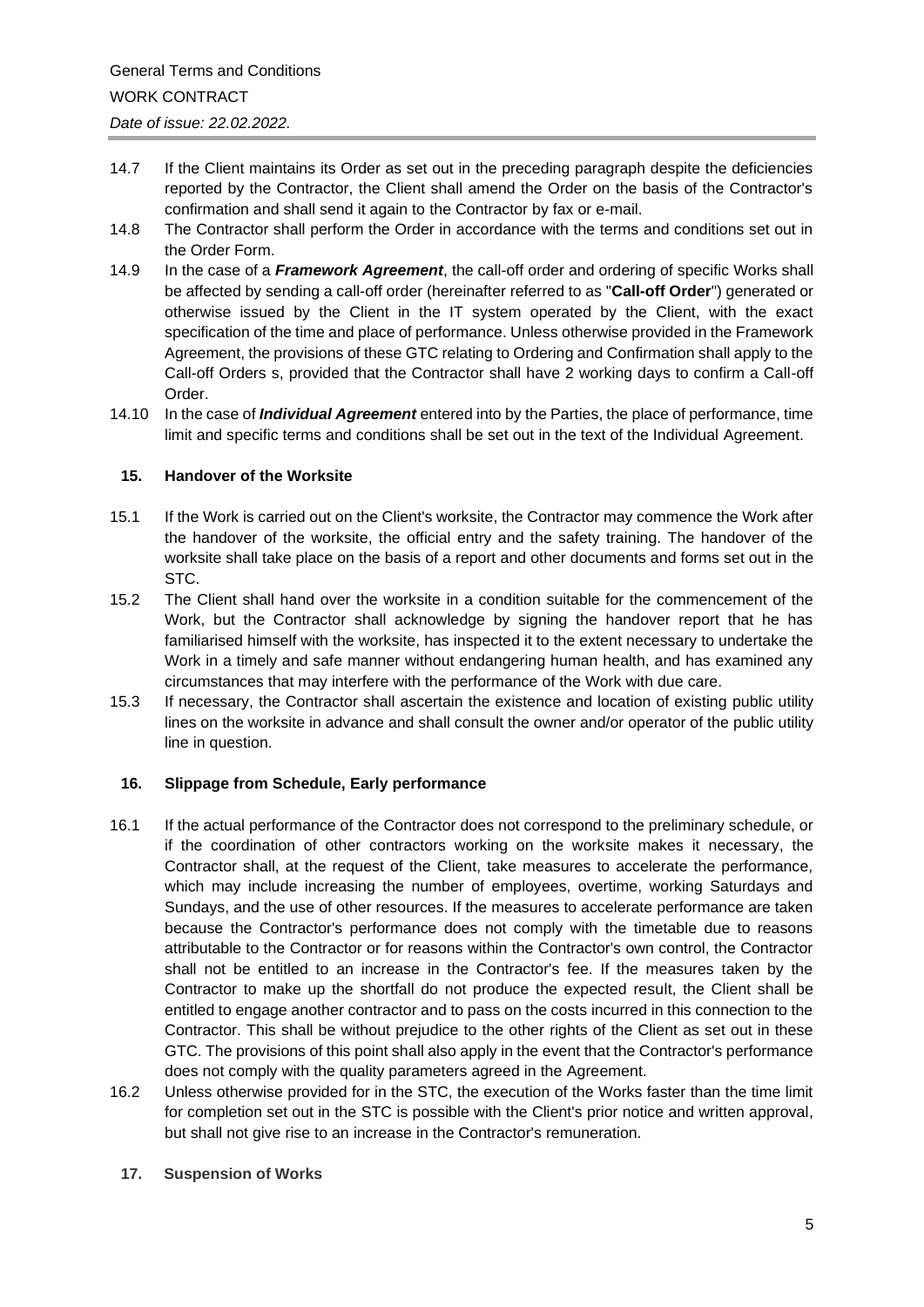- 17.1 The Client may at any time, by notice in writing to the Contractor, order the suspension of the performance of any of the Contractor's obligations under the Agreement or otherwise. Such direction shall state precisely the obligations the performance of which is to be suspended and the date on which the suspension is to take effect. The Contractor shall thereafter suspend the performance of its obligations so specified (except those obligations necessary for the supervision of the Works) until the Client has given a written order for the resumption or continuation of performance of the obligation. The Contractor shall continue that part of the Works which has not been suspended by the Client. During the period of suspension, the Contractor shall not remove from the worksite handed over by the Client any tools or equipment which have been delivered in the course of the performance of the Agreement, for the purpose of the performance of the Agreement or which are the property of the Client.
- 17.2 The Contractor shall, upon receipt of the Client's instruction to resume or continue the performance of its obligations, resume or continue the performance of its obligations at the time specified in the instruction and shall be entitled to claim reimbursement of its reasonable, justified and justified costs incurred as a direct consequence of the suspension within 15 days of receipt of the instruction. The Client shall not be liable for any other damage incurred by the Contractor as a result of the suspension and shall not be obliged to compensate the Contractor for such damage.
- 17.3 If the period of suspension exceeds six (6) months, the Contractor may send a notice to the Client requesting the Client to order the performance of the Work. If the Client does not order the suspended Works to be carried out within 15 days of receipt of the Contractor's notice, the Contractor may terminate the Agreement.
	- **18. General Rules for the Handover and Acceptance**
- 18.1 The date of signing of the report and/or the certificate of completion of the Works, as referred to in point 18.4 of these GTC, shall be the actual date of completion.
- 18.2 The Parties shall provide each other with the documents necessary for the assessment of the contractual performance and other documents specified in the STC (handover design documentation, construction/installation logbook and its appendices, results of control measurements and other quality tests, certificates of materials installed/used, waste statement, certification data sheet, maintenance manual, report, etc.) at the time of the start of the handover and acceptance.
- 18.3 Upon completion of the Works, the Contractor shall clean up the worksite taken over from the Client, remove its tools, equipment and any remaining materials and waste and return the worksite in a condition suitable for its intended use. Failing this, the Client shall be entitled to refuse to issue a certificate of completion or to take the necessary measures at the expense of the Contractor.
- 18.4 Completion of the Work shall only be declared when the necessary tests (operational test, trial run) as stipulated in the STC have been carried out and the defects have been corrected to the satisfaction of the Client. handover and acceptance may not be refused in the case of minor defects or deficiencies which, either in themselves or during the work to repair them, do not prevent proper use without endangering human health and safety. In the case of such defects, the procedure shall be terminated, with the Contractor being obliged to remedy the defects within the time limit specified in the report. Until the repair/replacement has been carried out, the Client may retain the amount required to correct the defects. The amount required shall be recorded by the Parties in the handover and acceptance report, failing which the Client shall be entitled to withhold the certificate of completion.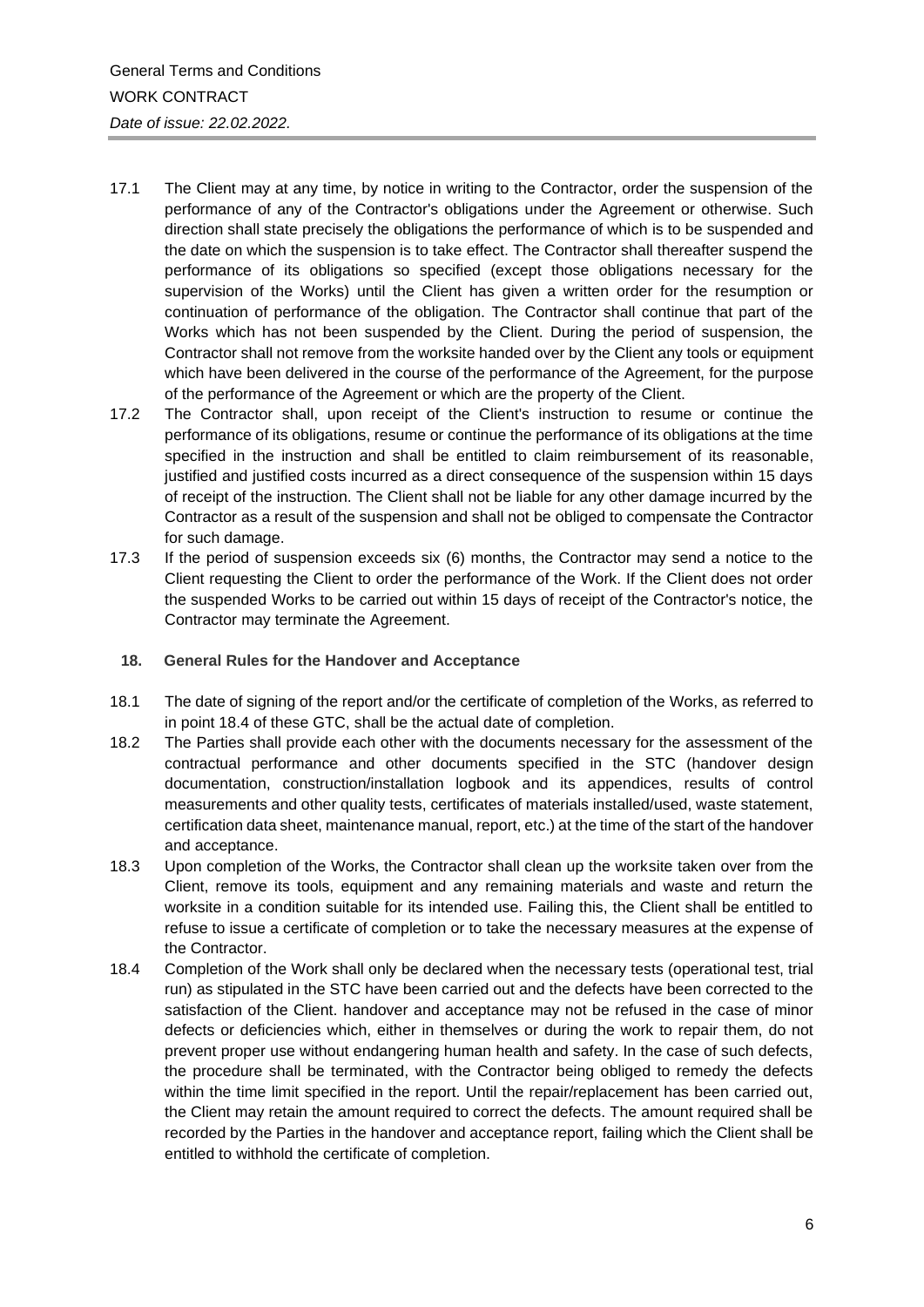- 18.5 In the event of correctable defects that prevent the intended use, the handover and acceptance procedure shall be suspended and the Contractor shall be given a grace period in the report for the correction of the defect.
- 18.6 The Client's representative authorised to issue a certificate of completion shall, after the above, issue a certificate of completion of the Work, its scope, quantity and quality, and on this basis shall propose the content of the Contractor's invoice.
- 18.7 The Contractor shall bear the full cost of the procedure for determining the completion of the Works if the procedure does not result in the signing of the handover and acceptance report due to the fault of the Contractor. The Contractor shall be solely responsible for the worksite taken over from the Client until the completion of the handover, including the maintenance of the works of art, materials and equipment, and the correction of any defects or deficiencies.
- 18.8 In the event of defects which do not prevent proper use and cannot be repaired, the handover may only be completed if the Contractor and the Client have agreed on a quality price reduction or other compensation. Failing this, the legal consequences of defective performance shall apply to the Contractor.
- 18.9 In the event of defects that prevent the proper functioning of the Works and cannot be corrected, the handover and acceptance shall not be concluded and the Contractor shall be subject to the legal consequences of late performance or frustration of the performance, at the discretion of the Client.
- 18.10 The handover and acceptance procedure shall be concluded by the closure of the report after the expiry of the deadline for the correction of defects or the correction of deficiencies. The report shall state the beginning and end of the guarantee period and the claims asserted by the Client in the case of defects that have not been corrected or cannot be corrected (e.g. lower quality class, price reduction, retention of repair costs, etc.).
- 18.11 The Contractor shall be liable for damages during the handover and acceptance procedure. The risk of damage shall pass to the Client after the successful handover and acceptance in accordance with point 18.10.
- 18.12 The rules for any operational test or trial run (bearing of costs, duration, transfer of risk) shall be laid down in the STC. Safe and healthy working conditions shall be ensured on the worksite during the operational test and trial run, as well.
- **III. CHAPTER III. - OTHER OBLIGATIONS OF THE CLIENT AND OF THE CONTRACTOR**

# **19. Regulatory Compliance, Declarations**

- 19.1 The Contractor shall comply with the technical specifications, statutory provisions and regulations, the applicable standards, the provisions of the Agreement and all that follows therefrom.
- 19.2 The Contractor warrants that it holds the licences, permits and documents specified in the STC and that it will maintain them in force for the duration of the Agreement.
- 19.3 The Contractor declares and undertakes fully that all its data stated in the Agreement are true and correct.
- 19.4 The Contractor declares that it is not subject to any bankruptcy, liquidation, winding-up, compulsory liquidation, enforcement procedures or criminal proceedings.
- 19.5 The Contractor declares that it has the necessary personnel, material and financial resources to carry out the Work constituting the subject matter of the Agreement, and, if the subject matter of the Agreement so warrants, that it is a registered contractor with the Hungarian Chamber of Commerce and Industry, covering the scope of its activities, of its employees, and that the technical manager assigned to the work in question has the appropriate qualifications and registration, generally the necessary experience and any necessary authorisations (licences)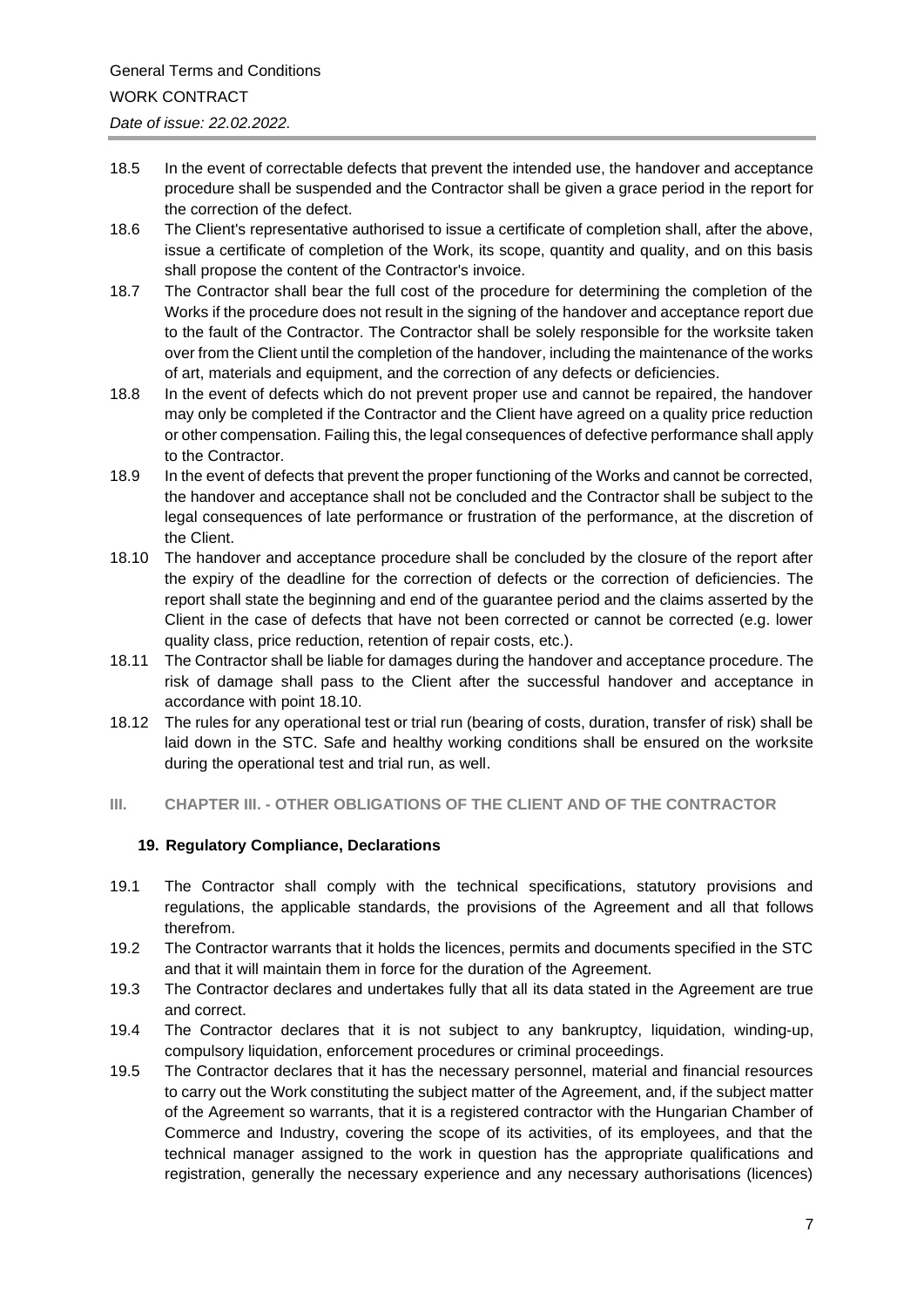for the performance of the Agreement, and declares that, where required by law or the STC, it has and applies the quality plan with the content required by the Client.

- 19.6 If it is discovered during the performance of the Agreement that the Contractor is not on the required list of names, does not dispose of qualified professionals or is not licensed for the nature of the Work, this shall constitute a serious breach of agreements by the Contractor and the Client shall be entitled to rescind or terminate the Agreement with immediate effect and the Contractor shall be liable to pay a contractual penalty of 20% of the net contractor's fee in addition to the Client's damages.
- 19.7 If a subcontractor is used, the Contractor shall be obliged to select a subcontractor who fully complies with the aforementioned requirements.

## **20. Contractor's Obligation of Prior Inspection**

20.1 The Contractor, as a specialised company, shall, prior to the conclusion of the agreement, examine with the utmost care and thoroughness

20.1.1.1 the detailed terms of reference and the technical content,

20.1.1.2 other documents provided by the Client (e.g. deployment plan, calculations),

20.1.1.3 in the case of the worksite provided by the Client - the worksite

in order to enable the subject of the Agreement to be carried out in accordance with the Agreement, in a manner which does not endanger safety and human health and in accordance with quality class I.

- 20.2 The Contractor shall immediately draw the Client's attention in writing to any shortcomings, discrepancies or inconsistencies in the above, or if the work performed under the above would not be of class I quality. The Agreement shall bear the consequences and costs arising from any shortcomings or discrepancies which it should have discovered with due diligence but did not report prior to the conclusion of the Agreement.
- 20.3 If the Parties have so agreed, any corrections or clarifications shall be made by the Contractor and the corrected documentation shall be submitted by the Contractor to the Client for approval.

# **21. Documenting Quality**

- 21.1 The Contractor shall document the quality of the Work performed in accordance with the applicable quality assurance requirements.
- 21.2 The Contractor shall bear the costs of the tests and permits related to quality certification. If the Contractor is unable to prove the quality of the given part of the agreement work as specified in the STC, the Client shall be entitled to replace the omitted tests or to obtain an expert opinion from an accredited quality control institute at the Contractor's expense.
- 21.3 The Contractor shall ensure the calibration of the measuring instruments or devices used for the inspection and shall provide the relevant documents to the Client before the commencement of the Works and, in case of keeping a construction/installation logbook, record their identification therein.

## **22. Special Provisions for Work, Fire and Environmental Protection**

22.1 In addition to the provisions of Chapter VI. of the GTC, the Contractor undertakes to comply strictly with the applicable labour, fire and environmental legislation, the relevant provisions in force at the place of work and the **Workplace safety, fire safety, and environmental protection provisions** appended to these GTC during the performance of the Works.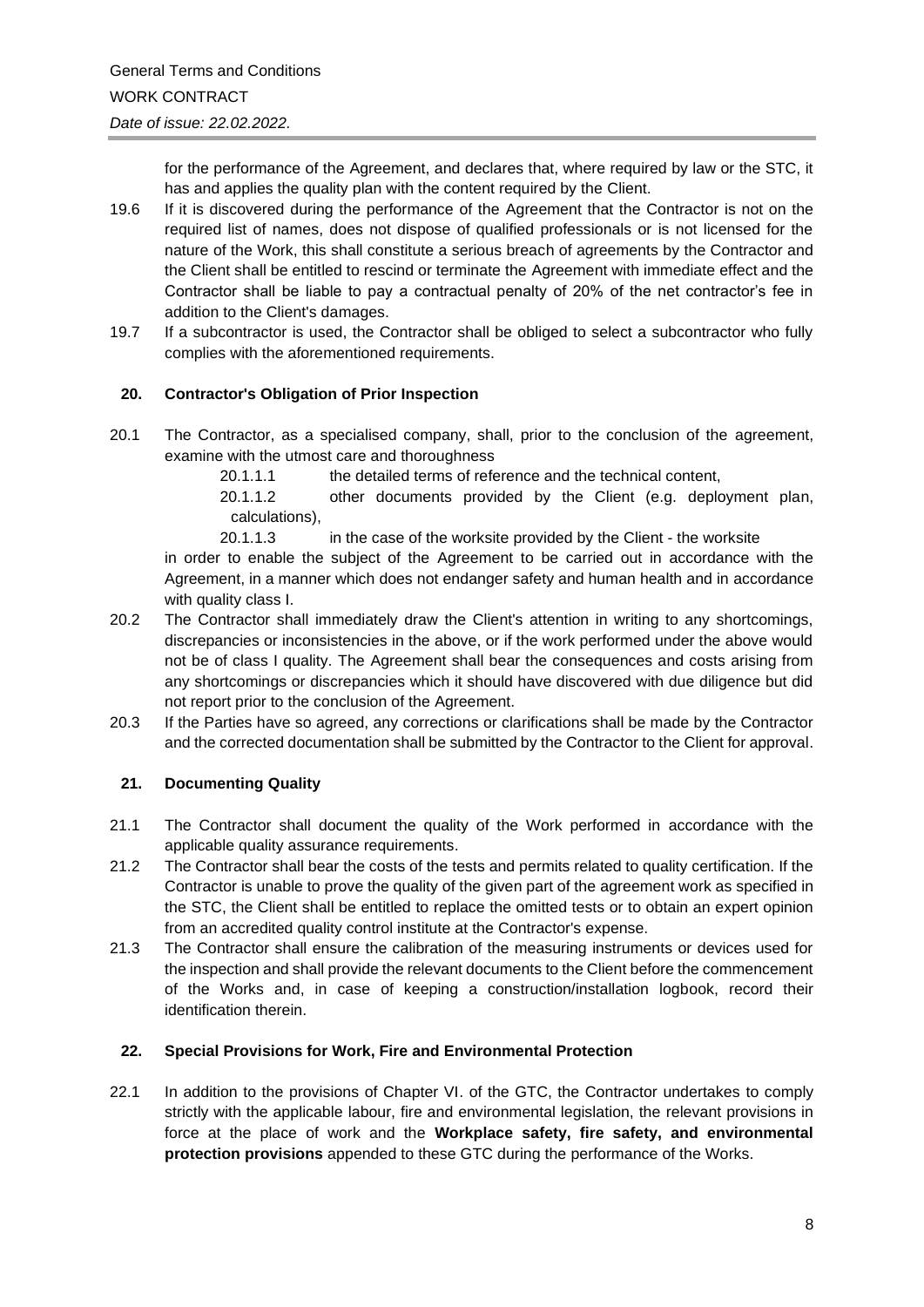- 22.2 The Contractor is obliged to keep the worksite provided by the Client and the public area used - pavement, roadway - clean at all times. If the Contractor fails to fulfil this obligation, the Client shall be entitled to take the necessary measures at the Contractor's expense.
- 22.3 The Contractor shall be liable to pay damages for any loss or damage caused to the Client or to any third party by the Contractor's breach of any of its obligations under this point. In addition, the Contractor shall be liable for any fines, penalties and measures imposed by the authorities in connection with the breach of its obligations, irrespective of the actual addressee of such fines, penalties and measures.
- 22.4 The Contractor shall present and hand over documents relating to quality and environmental performance, health and safety at work, fire and environmental protection to the Client's representative upon request. He shall be obliged to remedy any deficiencies found in this area within the time limit specified and to correct any errors. In the event of a breach of the provisions of this point, the Client may enforce the legal consequences laid down in the applicable sanctioning system for the worksite, may also stop the Work and shall pass all moral and financial consequences thereof on to the Contractor.

## **23. Public Utilities Concerned**

- 23.1 The Client specifically draws the Contractor's attention to the fact that if the Works covered by the Agreement directly or indirectly involve public utilities (and in particular in this context telecommunications, electricity, water, sewerage, natural gas, petroleum, petroleum products, other gas and gas products for pipeline transport, distribution, storage or the necessary safety installations serving these, hereinafter referred to as: **"Facilities**"), the Contractor shall be under an increased obligation to observe and comply with the provisions of the applicable legislation in force at the time relating to the safety zone, and the Contractor shall be liable for any failure to comply with such provisions.
- 23.2 The Contractor acknowledges that if the Client provides public utility plans, they are for information purposes only, unless otherwise stated, and the Contractor shall check the location of public utilities in the area at the Contractor's own expense, unless otherwise provided for in the STC.
- 23.3 Prior to the commencement of the Works, the Contractor shall designate the safety zone of the Facilities - under the professional supervision of the Facilities operator - and shall ensure its maintenance during the Works, and the exploration of the crossed Facilities. In doing so, the Contractor shall be obliged to commission and bear the costs of the professional supervision of the operator of the Facilities.

## **24. Related Services**

- 24.1 The Contractor undertakes to provide the Client's employees and specialists (hereinafter referred to as "**Specialists**") – if necessary, after prior consultation – with technical descriptions, specifications, user guides, application or other documentation relating to the subject of the Agreement, if possible, in Hungarian.
- 24.2 The Contractor shall undertake to provide the necessary wear parts, in the event that the Works completed under the Agreement include such parts – from the date of completion of the successful handover and acceptance for the duration of the guarantee period, but for a minimum period of 24 months.
- 24.3 The Client may oblige the Contractor to keep at the Client's disposal, in addition to the parts specified in the above point, the special parts and materials specified in the GTC for the period specified in the GTC, even after the expiry of the guarantee period.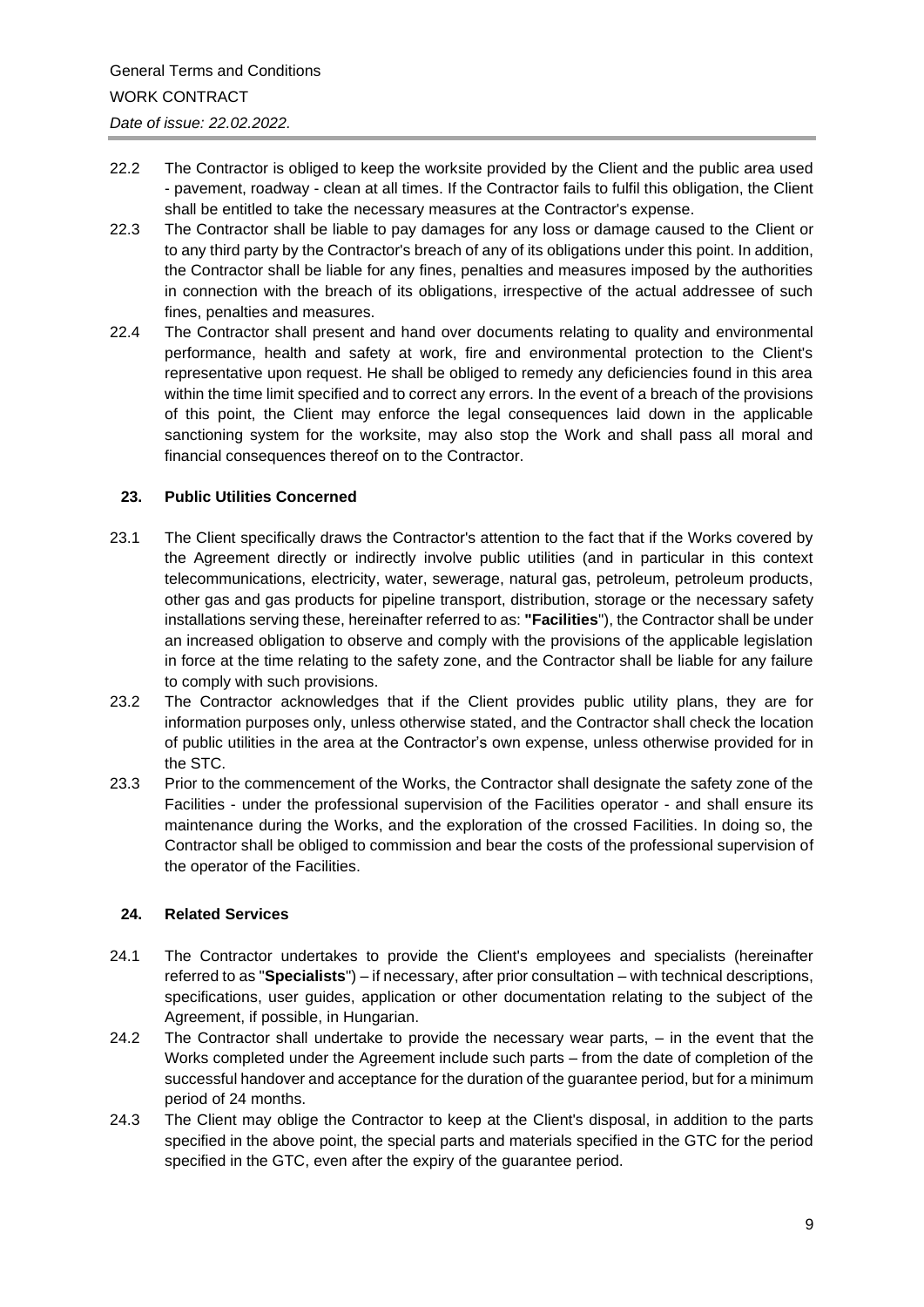24.4 The services specified in this point shall be provided by the Contractor to the Client without any extra charge.

## **25. Using a Vicarious Agent**

- 25.1 Unless otherwise provided for in the STC, the Contractor shall be entitled, subject to the written consent of the Client, to use for the performance of the Agreement any vicarious agent (e.g. subcontractor, carrier) of its choice (hereinafter referred to as **"Vicarious agent "**), provided that the Contractor shall impose, require and enforce the obligations of the Contractor under the Agreement in respect of all its Vicarious agents, at its own risk.
- 25.2 The prior written consent of the Client is also required for the Contractor's Vicarious agent to engage an additional Vicarious agent, subject to the above conditions.
- 25.3 The Contractor shall be obliged to stipulate and enforce the provisions of the Agreement, in particular the labour, fire and environmental protection rules and the requirements for compliance with the Basic Standards set out in Chapter VI., in the agreements to be concluded with its subcontractors, and the Contractor shall provide evidence of this at the request of the Client.
- 25.4 If the Contractor uses a Vicarious agent without the consent of the Client, or if the requirements of the Agreement are not stipulated in the agreements concluded with the Vicarious agents, this shall be considered as a serious breach of contract, in which case the Contractor shall pay the Client 10% of the net Contractor's fee as a contractual penalty within 5 working days of the Client's notice and shall also compensate the Client for any damage exceeding the contractual penalty. If the Contractor fails to comply with the above obligation, the Client may, in addition to the Contractor's obligation to pay contractual penalty as set out in this point, demand that the Contractor perform the Work in its entirety, and may terminate the Agreement if the Contractor fails to perform the Work.
- 25.5 The Contractor shall be liable to the Client for the performance of the Vicarious agent as if it had performed the work itself. The use of a Vicarious agent shall in no way relieve the Contractor from the obligations and liabilities imposed on it by the Agreement, and the Contractor shall remain liable to the Client for any errors, omissions, negligence, defects, whether committed by its contractor/subcontractor or by its employees or agents, as if the Contractor itself had acted as such.
- 25.6 In the event of unauthorised use of a Vicarious agent, the Contractor shall also be liable for any damage that would not have occurred without the use of the Vicarious agent.

## **26. Provisions Relating to the Workforce Used in the Performance of the Agreement**

- 26.1 The Contractor shall employ, for the performance of the Works covered by the Agreement, a workforce with the necessary qualifications, appropriate professional experience and health status, registered and employed in accordance with the law, in the number of workers required for the performance of the Works, and shall require the same of any eventual subcontractors.
- 26.2 The Contractor shall provide a responsible local work supervisor at the worksite provided by the Client, who shall be present at the worksite at all times during the performance of the work, organise the work and exercise the right to give instructions to the personnel (this person may also be an employee of the Contractor working on the work).
- 26.3 The Client shall be entitled, in the case provided for in the STC, to request that the Contractor only involve in the performance of the Agreement a natural person who, on the basis of the content of a submitted valid official certificate of good conduct, is not registered as a criminal offender and is not subject to a prohibition or measure prohibiting him from engaging in the profession covered by the Agreement.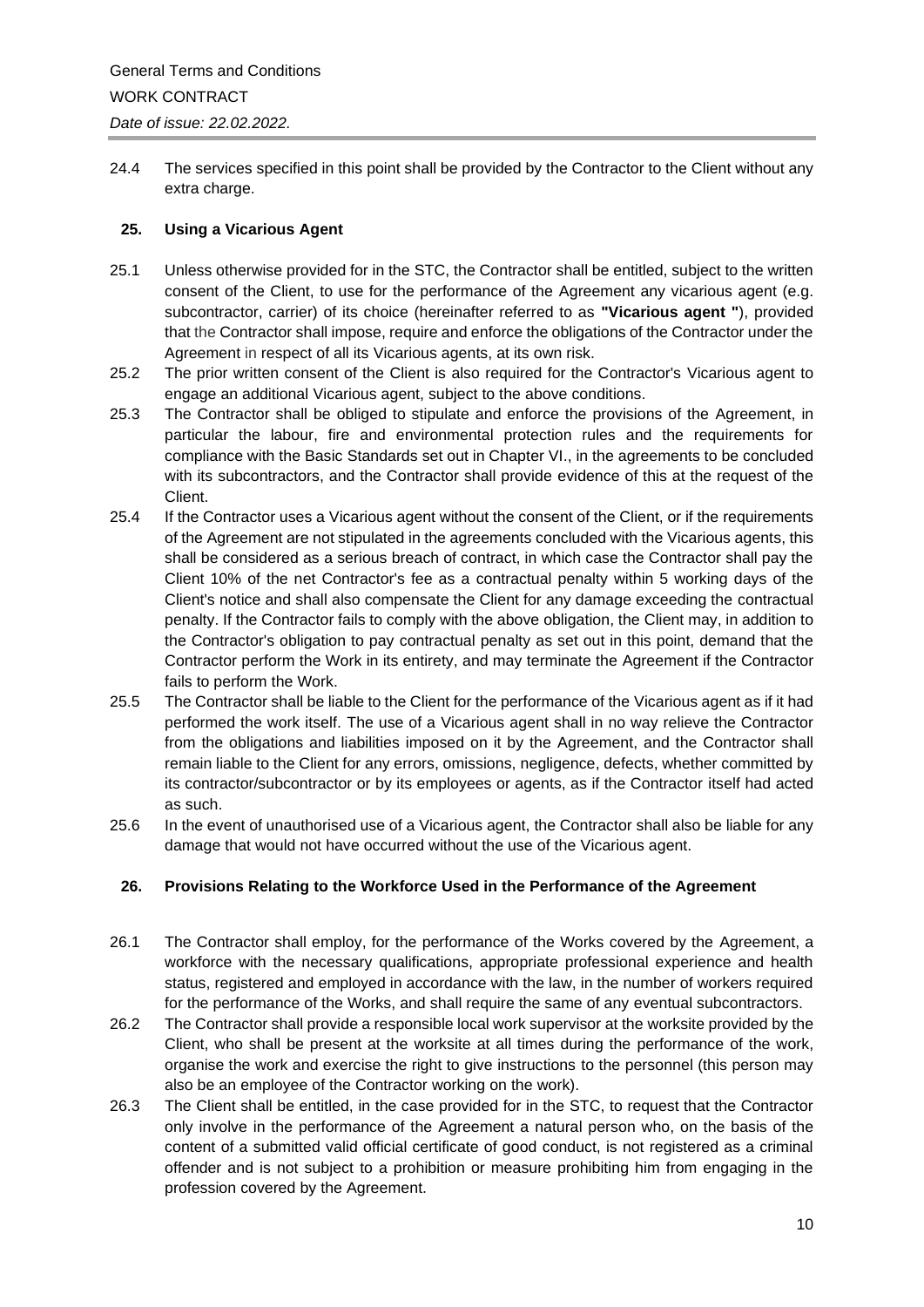- 26.4 The Contractor shall provide all information about the workforce used for the performance of this Agreement. At the request of the Client, the Contractor shall, during the term of the Agreement, provide evidence of the professional qualifications and other qualifications and aptitude of its employees or agents in relation to the subject of the Agreement.
- 26.5 The Contractor shall replace any subcontractor or on-site employee who is objected to in writing by the Client with due reason.

## **27. Prohibition of Enticement**

- 27.1 The Contractor shall not, without the prior written consent of the Client, employ any of the Client's employees who assist the Client in the performance of the Agreement under an employment contract or any other type of working relationship, or anyone who work for the Client under any other type of working relationship for a period of one year from the termination of the employment relationship of the persons concerned with the Client.
- 27.2 In the event of a breach by the Contractor of the prohibition set out in this point, the Client shall be entitled to flat rate liquidated damages equal to twelve times the last full month's wages or remuneration spent at the Client of the person affected by the enticement.
- 27.3 This point shall remain in force for one year from the termination of the Agreement.

## **28. The Tools and Machinery Used in the Course of Performance of the Works at the Worksite Handed over by the Client**

- 28.1 The Contractor shall, at the Client's request, provide all information about the tools and machinery used for the performance of the Agreement at the worksite handed over by the Client. The Contractor warrants that the technical condition of the work equipment used by it in the course of its contractual tasks is appropriate, that it is suitable for safe work without endangering human health, that the employment of the machine operators provided by it is lawful and that they have a valid operator's licence for the type of machine concerned. The Contractor shall check the technical condition of the machinery at least once a month.
- 28.2 The Contractor shall replace the technology, equipment and materials that is the subject of complaint by the Client or applied differently from the Contractor's offer*.*
- 28.3 The Contractor undertakes not to work with machinery in a defective technical condition and to repair, have repaired or replace any of its machinery within 24 hours if any of its machinery fails.
- 28.4 If this does not take place, the Client may, at its option, provide a replacement machine for the rental fee specified in the STC. If the Client offers to provide the machinery, the Contractor shall use it on the terms and conditions set out in the STC and in the Appendix on the hire of machinery to these General Terms and Conditions. In addition to the payment of the rental fee, the Contractor shall bear the full operating costs of the machinery, including the fuel used. The Client shall be entitled to set off the amount of the rental fee against the Contractor's fee payable to the Contractor.

## **29. Materials and Equipment Provided by the Client**

- 29.1 In the event that under the provisions of the STC, the Client provides, in whole or in part, the necessary materials or equipment for the individual work processes, the Contractor shall be liable for the materials or equipment received.
- 29.2 The Contractor shall must use the equipment as intended and keep it in the condition in which it was handed over.
- 29.3 The Contractor shall inspect the above materials and equipment before installation or use and shall only use them if it has found them suitable for the performance of its obligations, otherwise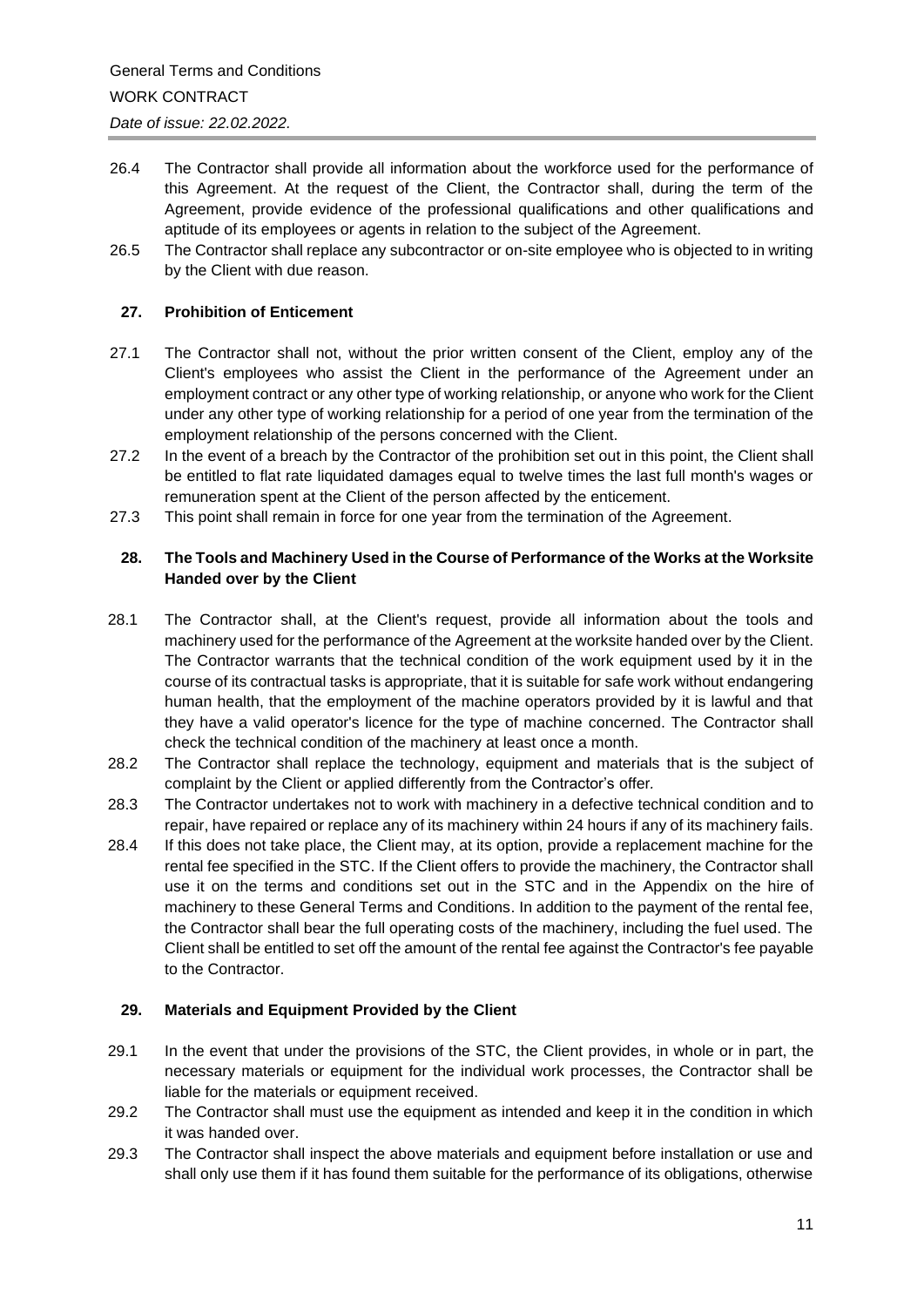it shall notify the Client in writing. In the event of failure to comply with this obligation, the Contractor shall not be entitled to raise any objection in respect of the material or equipment provided by the Client and shall be liable for any damage resulting therefrom.

- 29.4 The Contractor shall be responsible for moving the materials provided by the Client and for delivering, guarding and storing them on the worksite. The Contractor shall account for the materials and equipment supplied and used. The Client shall be entitled to invoice the Contractor for the cost of materials and equipment not accounted for and to settle any invoices due from the Contractor by way of compensation.
- 29.5 The Contractor shall accept the materials ordered by the Client at the worksite even in the absence of the Client's representative, provided that the Contractor has received prior authorisation to do so. The Contractor shall check the quality and quantity of the products delivered before taking delivery, certify receipt by the signature and stamp of the authorised representative on the delivery note and hand them over to the Client.
- 29.6 Material may only be removed from the Client's warehouse in the presence of the Client's representative, by signing and stamping the delivery note/material release document.

## **30. Other Obligations of the Contractor**

- 30.1 The Contractor shall, in the performance of the Works undertaken under the Agreement, observe and adapt to the technologies used by the Client in the course of the Client's activities and shall not impede or restrict the continuous operation of the plants/sites.
- 30.2 The Contractor may not modify the technical documentation, the instructions issued, the materials to be used or the works of art completed during the performance of the Agreement without the written consent of the Client.
- 30.3 The Contractor shall send a representative to the coordination meeting with the entrepreneurs concerned and to the meeting between the Client or its representative and the Contractor, with authority to be able to take decisions concerning the Works.
- 30.4 The Contractor's personnel shall not be allowed to enter the Client's worksites and premises without justification, to inspect its information carriers, or to use its office equipment without permission, in a manner incompatible with the performance of the Agreement.
- 30.5 The Contractor is prohibited from making public announcements or displaying advertisements in connection with the conclusion and performance of the Agreement without the prior written consent of the Client.
- 30.6 The Contractor undertakes to act in compliance with the provisions of Act CL of 2017 (**"Art."**) and PM Decree 13/2020 (XII. 23.), to record the data referred to in Article 113 of the Art. in the EKAER system, and not to delegate it to the recipient referred to as "Recipient" in the above legislation.
- 30.7 The Contractor shall notify the Client of the arrival of any eventual deliveries to the Client at least two days in advance to enable the Client to ensure entry and reception.

## **31. The Client's Right of Inspection and Instruction**

- 31.1 The Contractor shall perform the Work ordered independently, at its own risk, but shall in accordance with the provisions of the Civil Code relating to the legal relationship of contractors – comply with the instructions of the Client's representative.
- 31.2 If the Client considers the Contractor's on-site representative to be unfit to perform his duties, the Contractor shall, upon receipt of written notice of the Client's objection, including the grounds for the objection, immediately recall the on-site representative and at the same time appoint a new representative approved by the Client to manage and supervise the Work covered by the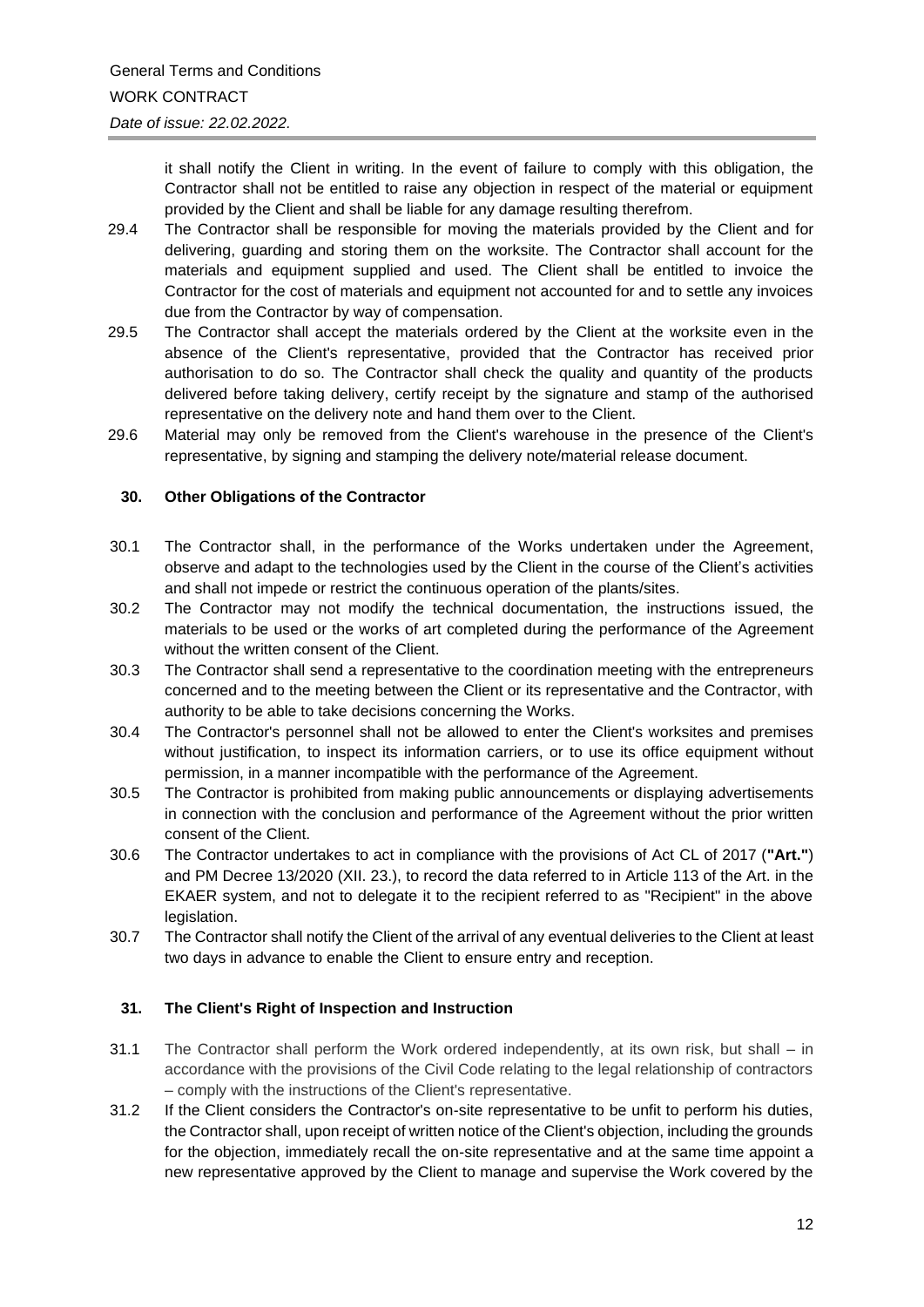Agreement. If the Contractor fails to provide a professionally competent representative approved by the Client and, if necessary, a responsible technical manager, it shall be in serious breach of contract and shall be liable to pay the Client a contractual penalty of 0.5% of the Net Contractor's Fee for the days of the breach or the Client shall be entitled to terminate the Agreement with immediate effect.

31.3 The Client reserves the right to inspect in person at any time, through its representatives, the services in progress and the services already performed, together with the related documentation. The Contractor shall not be exempt from liability if the Client has failed to carry out the inspection or has carried it out inadequately.

## **32. Obligations of the Client**

- 32.1 The Client shall facilitate the Contractor's performance of the Agreement in accordance with the Agreement in the manner it could be reasonably expected from it and shall pay the Contractor's fee upon acceptance of the performance.
- 32.2 The Client shall ensure the coordination and management of the work between all its contractors working on its worksite;
- 32.3 make the worksite available in a condition suitable for work in accordance with the subject of the Agreement;
- 32.4 allow and ensure the access of the Contractor's employees and intermediaries involved in the performance of the Agreement to the given building or site;
- 32.5 provide the Contractor with the plans and documentation, information and materials necessary for the performance of the Agreement and specified in the STC before the commencement of the Works;
- 32.6 ensure that a person authorised to receive and certify the Work is available at the end of the Contractor's Work;
- 32.7 carry out other specific tasks set out in the STC.

## **IV. CHAPTER IV. - CONDITIONS OF INVOICING AND PAYMENT**

## **33. Contractor's Fee**

- 33.1 The fee fixed in the STC covers the contractual, faultless and complete performance of the Work in accordance with the applicable legislation, official regulations, standards and technological specifications, in quality class I, in accordance with the method of settlement set out in the STC.
- 33.2 The Contractor's Fee shall include, but not be limited to:
	- 33.2.1.1 the remuneration for the Contractor's activities and work,
	- 33.2.1.2 the value of the materials and components used in the work and the cost of their supply,
	- 33.2.1.3 the costs of maintaining, preserving and guarding the Works of Art which are the subject of the Agreement,
	- 33.2.1.4 recruiting staff, paying wages, contributions and other charges,
	- 33.2.1.5 the payment of taxes and duties,
	- 33.2.1.6 the payment of insurance premiums, statutory fees during the performance of the work, etc,
	- 33.2.1.7 and, in general, all costs related to an obligation of the Contractor under the Agreement, unless the Parties have expressly included them in the STC as payment obligations of the Client.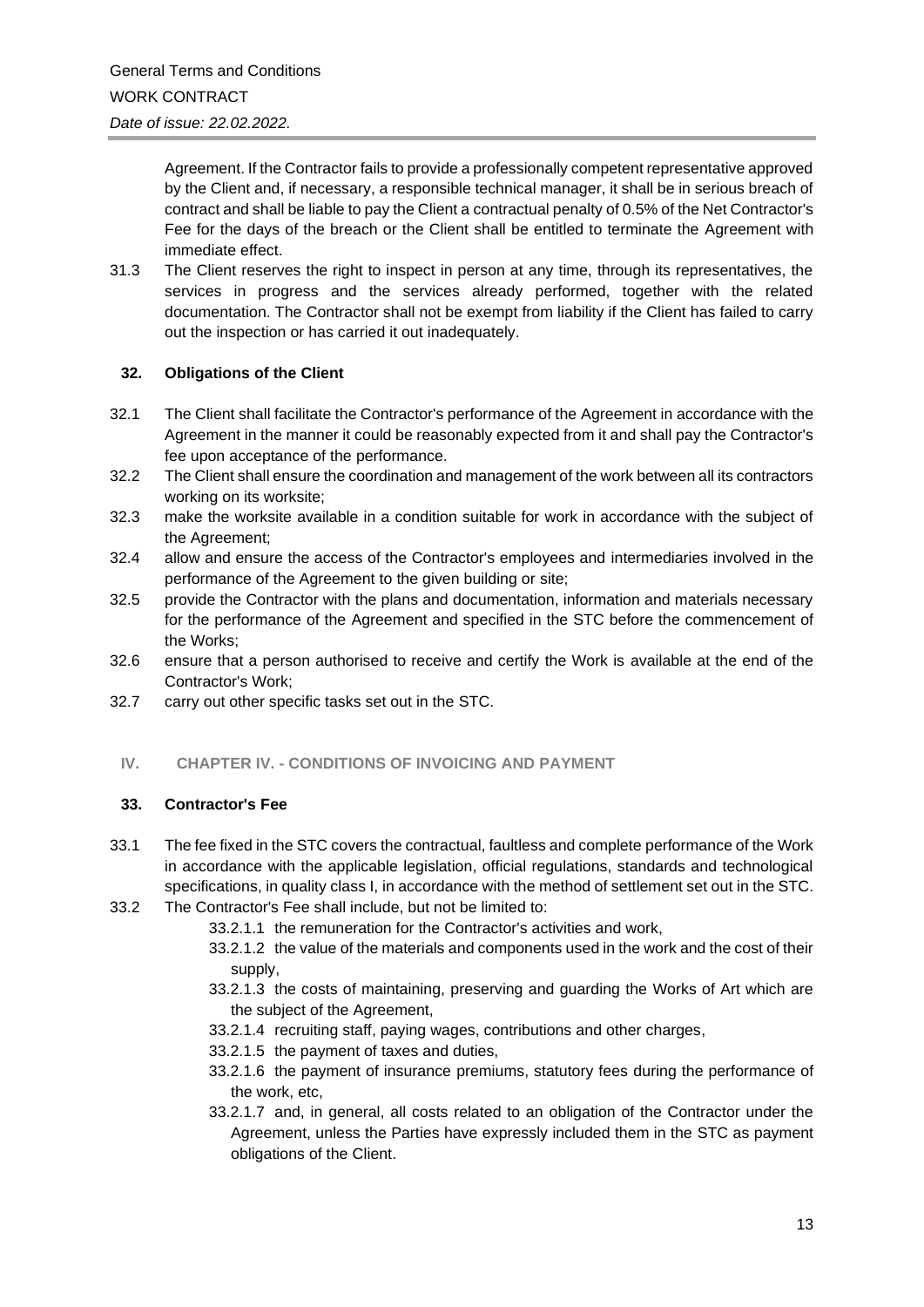- 33.3 The Contractor shall calculate and determine at its own risk and expense the costs necessary to complete the Work in full. The Contractor declares that it has taken into account any market changes that may occur during the term of the Agreement, such as foreign and domestic market changes affecting the Contractor, the expected rate of inflation, impediments and other factors due to the COVID virus epidemic known at the time of the conclusion of the Agreement, and the risks arising from changes in the conditions necessary for the Contractor to perform the Agreement. In view of the above, it accepts the terms of the Agreement as adequate and satisfactory in all respects and treats as normal market risks any conditions not included in the Agreement. The Contractor acknowledges that any additional and unforeseeable costs which may arise shall be reimbursed only by special agreement between the Parties.
- 33.4 Any services and material insurance that may be charged to the Client are included in the STC.
- 33.5 If more than one contractor is working on the worksite provided by the Client, the STC may provide for the possible common expenses and their allocation.
- 33.6 The Client shall be entitled to pass on to the Contractor the costs incurred by the Contractor within the scope of its responsibilities and paid by the Client instead of the Contractor. The Client shall be entitled to invoice these costs to the Contractor and to offset the amount thereof against the Contractor's invoice or performance/guarantee security by way of compensation.

## **34. Flat-rate Agreement**

- 34.1 In the case of fixed lump sum flat rate contracts, the Contractor's fee for the Works under the Contract shall be the lump sum fee forecast for the completion date, which shall remain unchanged until performance under the Agreement. The Contractor's Fee shall be the full cost of the Works contained in the Agreement (technical content, design documentation, etc.), and the price and unit price and time-limit shall not be subject to change by reference to subsequent technical, quantity and technical comments.
- 34.2 In the case of a flat-rate settlement, the STC shall include those items (services provided by the Client, materials provided, etc.) which are not included in the Contractor's Fee.
- 34.3 The Contractor may only claim the Contractor's Fee after the work has been carried out and confirmed by the Client. The Client shall be entitled to deduct from the Contractor's Fee the amount of the Contractor's Fee for work not performed on the basis of the unit prices set out in the STC, to which the Contractor agrees by accepting these GTC. In the absence of unit prices, the price approved by the Client's representative (e.g. technical inspector) authorised to certify performance shall be used for deduction.
- 34.4 The Contractor acknowledges that the prices quoted in his quotation include a 5% reserve for technical uncertainties that may arise during the execution of the works. The 5% reserve shall not affect the flat rate nature of the Contractor's fee.

#### **35. Itemized Settlement of Accounts**

- 35.1 In the case of itemised budgeted, invoiced works, the Contractor's fee shall be determined on the basis of a subsequent itemised estimate of the work carried out, based on the net prices of the pre-agreed unit price table and the actual quantity of work estimated and accepted. The unit prices shall remain unchanged until completion of the Agreement and shall not be altered by additional orders or omitted parts of the work.
- 35.2 The Contractor may only claim the Contractor's fee for the work carried out and certified by the Client.

## **36. Invoicing, Payment Conditions**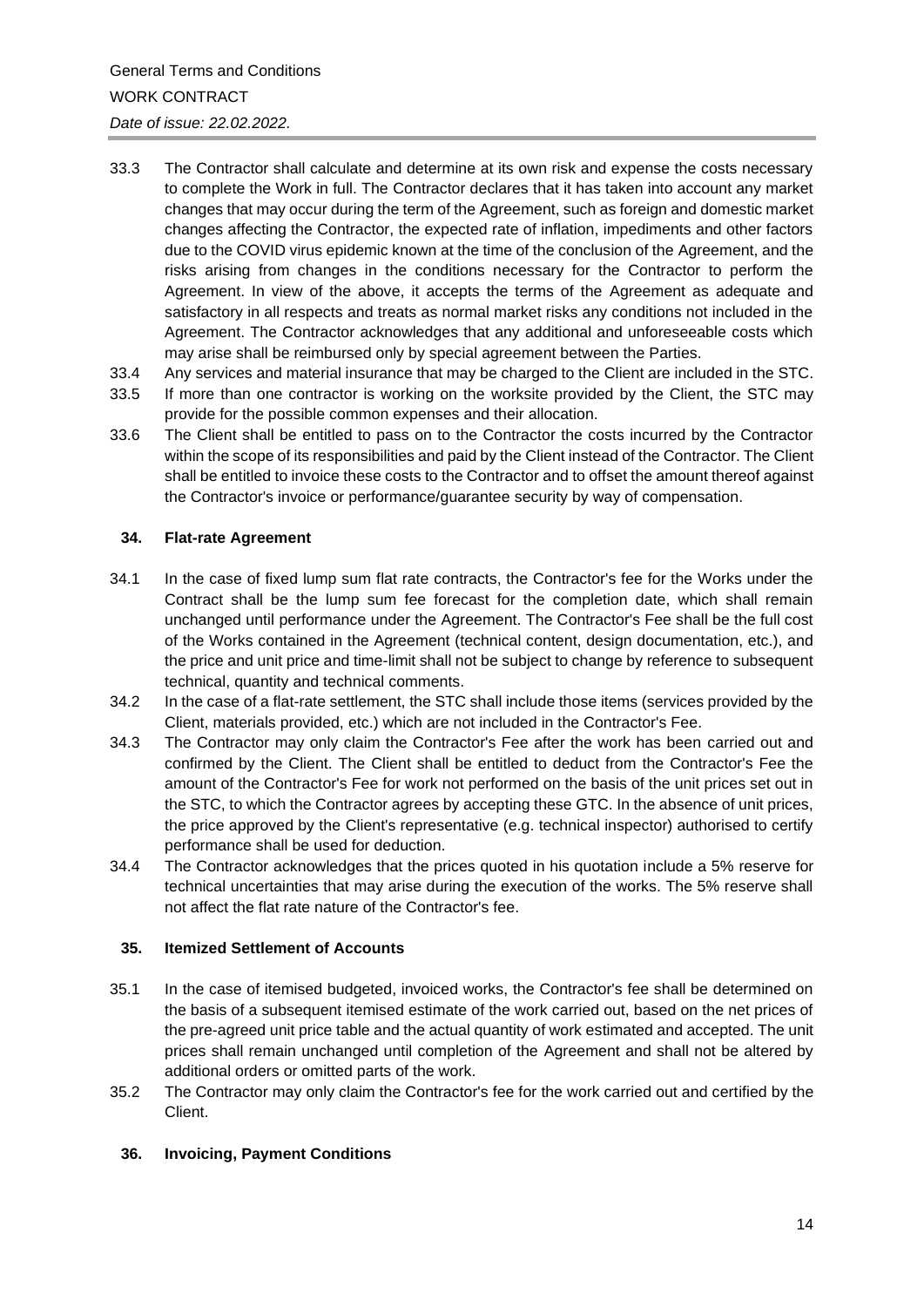- 36.1 The Contractor shall issue a separate invoice to the Client for each Order, Call-off Order, performance under an Individual Agreement. The Parties may also agree in the STC to issue a monthly summary invoice and to settle the accounts on a periodic basis pursuant to paragraph (1) of Article 58 of Act CXXVII of 2007 on Value Added Tax (hereinafter referred to as the **"VAT Act").**
- 36.2 When invoicing, the date of performance shall be the date indicated in the certificate of performance. The Contractor shall issue the invoice within 8 days of the date of performance.
- 36.3 The invoice and the supporting documents proving the performance of the Agreement (handover and acceptance report, certificate of performance approved in accordance with the Agreement, and other documents specified in the STC, e.g. copy of the Delivery note, Worksheet, attendance sheet, works certificate, etc.), which are mandatory appendices to the invoice, must be sent to the postal address specified in the STC.
- 36.4 In all cases, the invoices must indicate the number and date of the Order, the Individual Agreement, the Framework Agreement and the Call-off Order, as well as the order details that allow the identification of the work items. The content and number of copies of the invoice must comply with the accounting laws in force and the relevant provisions of the VAT Act. *The Client shall be entitled to return any invoice sent in deviation from the provisions of this point*. In the event of an invoicing error, the Client's delay shall be excluded. The time limit for payment laid down in the Agreement shall be calculated from the date of receipt of the corrected invoice, duly completed with the appropriate appendices and free of errors.
- 36.5 The Parties stipulate that in the case of a Framework Agreement, the delay of any Client shall not affect the other Clients, and the Contractor shall assert its claim separately against the Client who is in default.
- 36.6 The Parties agree that the payment obligations under the Agreement shall be made in Hungarian Forint (HUF), unless otherwise provided for in the STC. The prices set out in the Agreement shall be net prices, to which shall be added the value added tax in force at the time of invoicing.
- 36.7 In the case of contractual performance, the Client shall pay the invoiced and undisputed amount within 30 days of receipt of the correctly issued invoice by transfer to the bank account of the Contractor indicated on the invoice.
- 36.8 The Parties stipulate that receipt of the invoice is deemed to have been received when the Client's registrar/time stamp or, in case of an electronic filing system, electronic time stamp is affixed to the invoice.
- 36.9 The payment date is the date on which the amount of the invoice is debited to the Client's bank account.
- 36.10 In the event of late payment, the Contractor shall send a registered letter with acknowledgement of receipt to the Client requesting payment. In the event that the demand for payment is ineffective, even in part, the Contractor shall be entitled to terminate the Agreement, – in the case of a Framework Agreement, against the Client who fails to pay – as of the 30th day following receipt of the demand for payment.
- 36.11 The Contractor shall be entitled to charge default interest for the period of delay at the rate provided for by the legislation in force at the time, even if it already terminated the Agreement. The Client shall not pay interest on invoices which are incorrect, incomplete, disputed or not received.

## **37. Advance Payment, Partial Invoice, Set-off**

37.1 The Parties stipulate that the Client shall not provide any **advance payment**, unless otherwise provided for in the STC.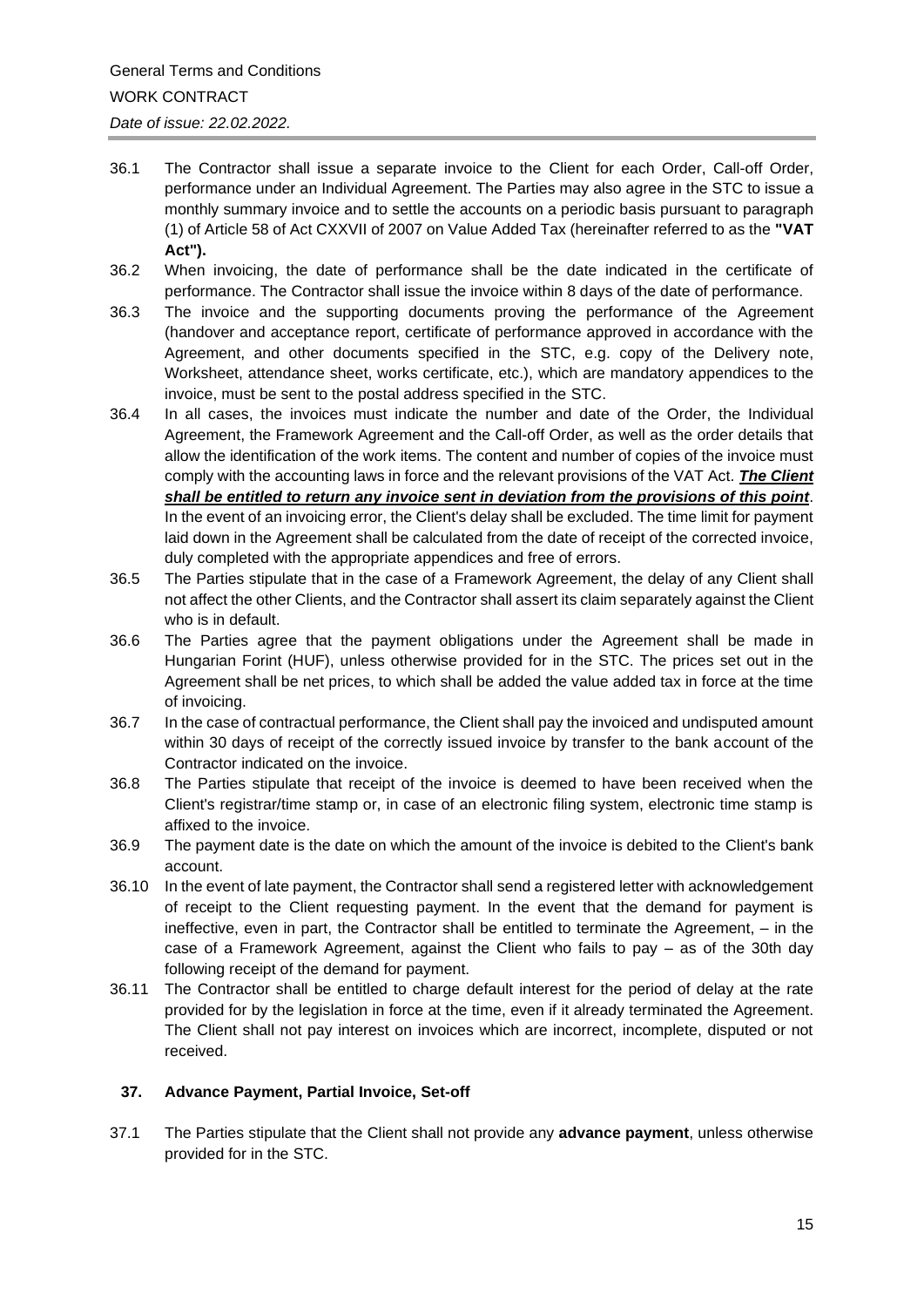- 37.2 If the Parties so agree in the STC, the Contractor shall be entitled to **invoice by instalments** at the frequency or in accordance with the schedules set out in the STC.
	- 37.2.1 Acceptance and completion of partial invoices does not constitute handover and acceptance of the relevant part of the work, the Contractor shall bear the risk of damage for all parts of the work until the successful completion of the technical handover and acceptance.
	- 37.2.2 The amount of the partial invoice shall be determined on the basis of the degree of completion as recorded by the Parties in the completion report/certificate accepted by the Client's representative, which report/certificate shall be attached to the partial invoice by the Contractor.
	- 37.2.3 If the Parties agree in the STC to provide the performance security specified in point 47 of these GTC, the Contractor shall indicate on the progress invoice the performance retention specified in the Contract or the Client shall be entitled to financially retain the same amount.
- 37.3 The Client shall be entitled to compensate any overdue claims it has against the Contractor by **offsetting them against the** Contractor's accounts receivable at the time of settlement of accounts, but shall notify the Contractor of the fact of such set-off.
- 37.4 If the Contractor has caused damage to a third party in the course of performance and has failed to repair and/or compensate for the damage, the Client may, on the basis of a valid and justified complaint by the third party, suspend payments to the Contractor until the amount of compensation has been paid.

## **38. Reverse Taxation, Tax Certificate Exempt from Public Debt**

- 38.1 If the subject matter of the Agreement is subject to reverse taxation under the VAT Act, the Contractor shall indicate on the invoice the Client's tax number and the note *"REVERSE TAXATION - VAT payable by the Client."* At the same time, both the Client and the Contractor declare that they are subject to the conditions of paragraph (3) of Article 142 of the VAT Act, i.e. that they are registered taxable persons in the country and that they do not have any legal status under which they are not liable to pay taxes.
- 38.2 The Parties agree that, if required by any applicable legislation, the Contractor shall submit to the Client a tax certificate exempt from public debt.
	- 38.2.1 The Parties agree that the Contractor shall provide a negative tax certificate not older than 30 days in such a way that the tax certificate shall be valid for the date of payment of the invoice due, and therefore the Contractor shall provide the Client with a tax certificate not older than 23 days 7 days before the due date of payment. The Contractor shall send the original of the paper tax certificate to the Client 7 days before the payment deadline. In both cases the tax certificate shall be deemed to have been received by the Client when it has been received by the Client in a verifiable manner.
	- 38.2.2 If the Contractor is included in the database of taxpayers exempt from public debt, the Contractor shall inform the Client in writing solely of this fact 7 days before the payment deadline instead of the above tax certificate.
	- 38.2.3 As long as the Contractor fails to provide the Client with the above tax certificate in the manner and within the time limit described above, or the Contractor is not registered in the database of taxpayers exempt from public debt and does not notify the Client in writing of its registration in the database of taxpayers exempt from public debt, as described above, the Client shall not be in default of payment.
	- **V. CHAPTER V. - LIABILITY PROVISIONS, SECURITIES**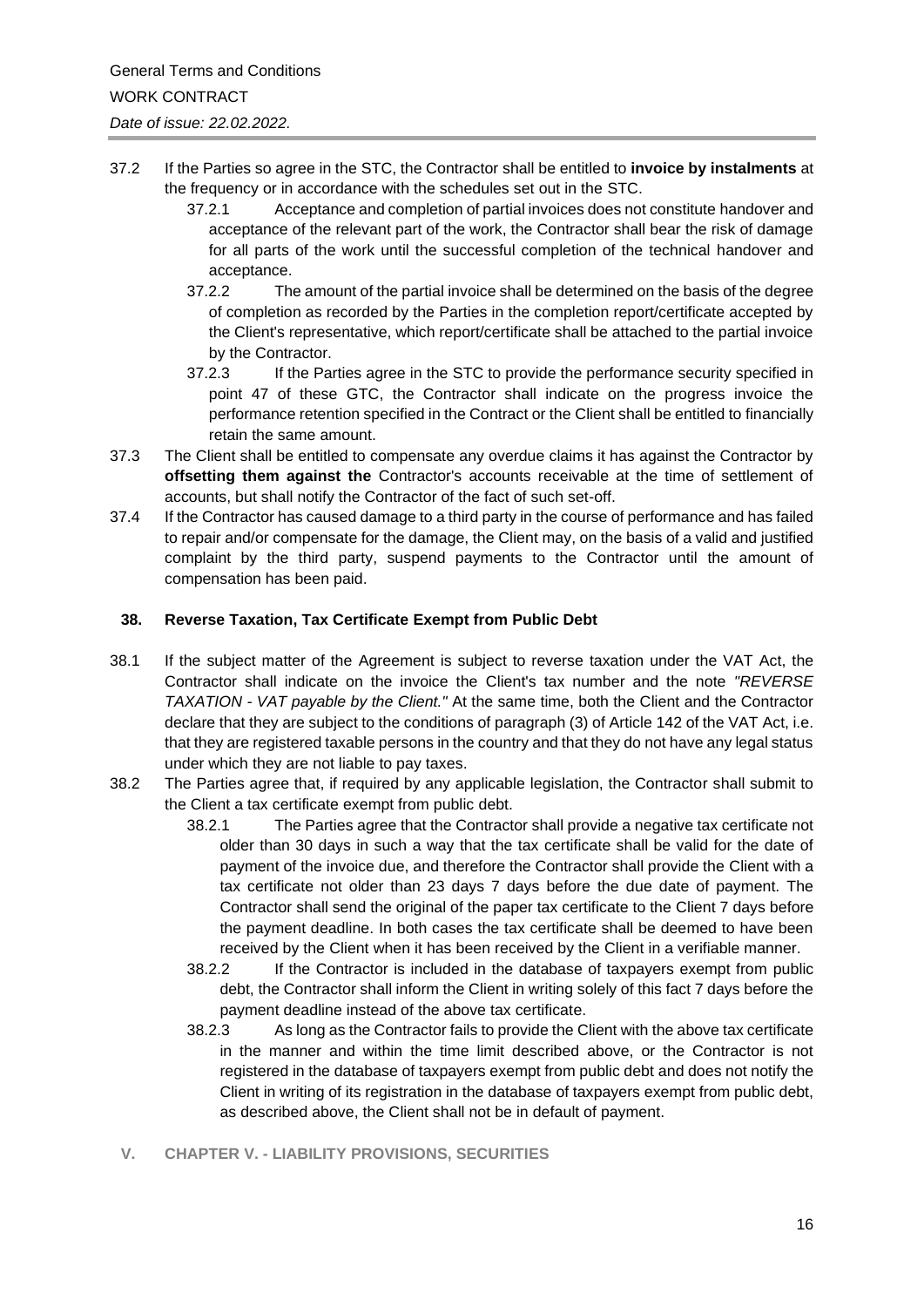## **39. Liability for Damages**

- 39.1 The Contractor shall be responsible for the contractual performance of the Work undertaken by it during the period of performance and within the warranty/guarantee period.
- 39.2 The **Contractor shall be fully liable for** damages caused by the breach of contract, **subject to the provisions of the Civil Code.** It shall be exempt from liability only if it proves that the breach of contract was caused by circumstances beyond its control, unforeseeable at the time of the conclusion of the Agreement and which it could not reasonably have been expected to avoid or to prevent.
- 39.3 The Parties agree that it is the Contractor's duty and responsibility to fully inform itself prior to the conclusion of the Agreement about possible damages that may arise in connection with its defective or delayed performance. If the Contractor fails to do so, even though the damage (its occurrence or extent) could have been foreseen if he had requested the appropriate information, he may not claim the contrary later.
- 39.4 Until the successful handover and acceptance of the subject of the Agreement, the Contractor shall be solely responsible for its own machines, equipment, materials, employees, etc. and those of the Client used during or in connection with the Agreement. In the event of damage or theft, it shall provide replacement or repair, regardless of what insurance it has.
- 39.5 The Contractor shall also be liable for any non-contractual damage caused to the Client, the General Contractor/general manufacturer or any third party (hereinafter collectively referred to as **"third party**"). The Contractor shall be liable in the event of objections raised and proceedings instituted against the Client by a third party in connection with the Contractor's damage for as long as the Client is liable.
- 39.6 *The Client's liability for damages shall be limited to direct damage and to the net contract*  value, except in the case of intentional breach of contract causing death, injury or damage to health.

## **40. General Rules on Contractual Penalties**

- 40.1 The Contractor shall be obliged to pay contractual penalty in the amount specified in the STC in the event of failure to perform its obligations under the Agreement within the time limit agreed in the Agreement, defective performance, failure to perform, or in any other case specified in the Agreement. If no contractual penalty has been agreed by the Parties in the STC, the following provisions shall be observed.
- 40.2 The Client shall notify the Contractor in writing of its claim for contractual penalty, stating the legal basis and the amount thereof.
- 40.3 The Contractor shall be exempted from the payment of contractual penalty only if and to the extent that the Contractor proves that it is not liable for the breach of contract.
- 40.4 The contractual penalty that becomes due shall be deemed to be an overdue financial claim, which the Client may set off against any claim it has against the Contractor or shall be entitled to set off against the performance/ good performance security. The Contractor shall pay the contractual penalty within 5 working days of the Client's written demand if the amount of the claim for contractual penalty exceeds the value of the unpaid invoices.
- 40.5 The enforcement of the contractual penalty shall not affect the Client's other claims against the Contractor. In addition to the contractual penalty, the Client may claim damages in excess of the contractual penalty (e.g. for the engagement of a new Contractor, acceleration of the work, additional costs, loss of revenue, etc.) and other rights arising from the breach of Agreement. The Client may claim damages even if it has not asserted a claim for contractual penalty.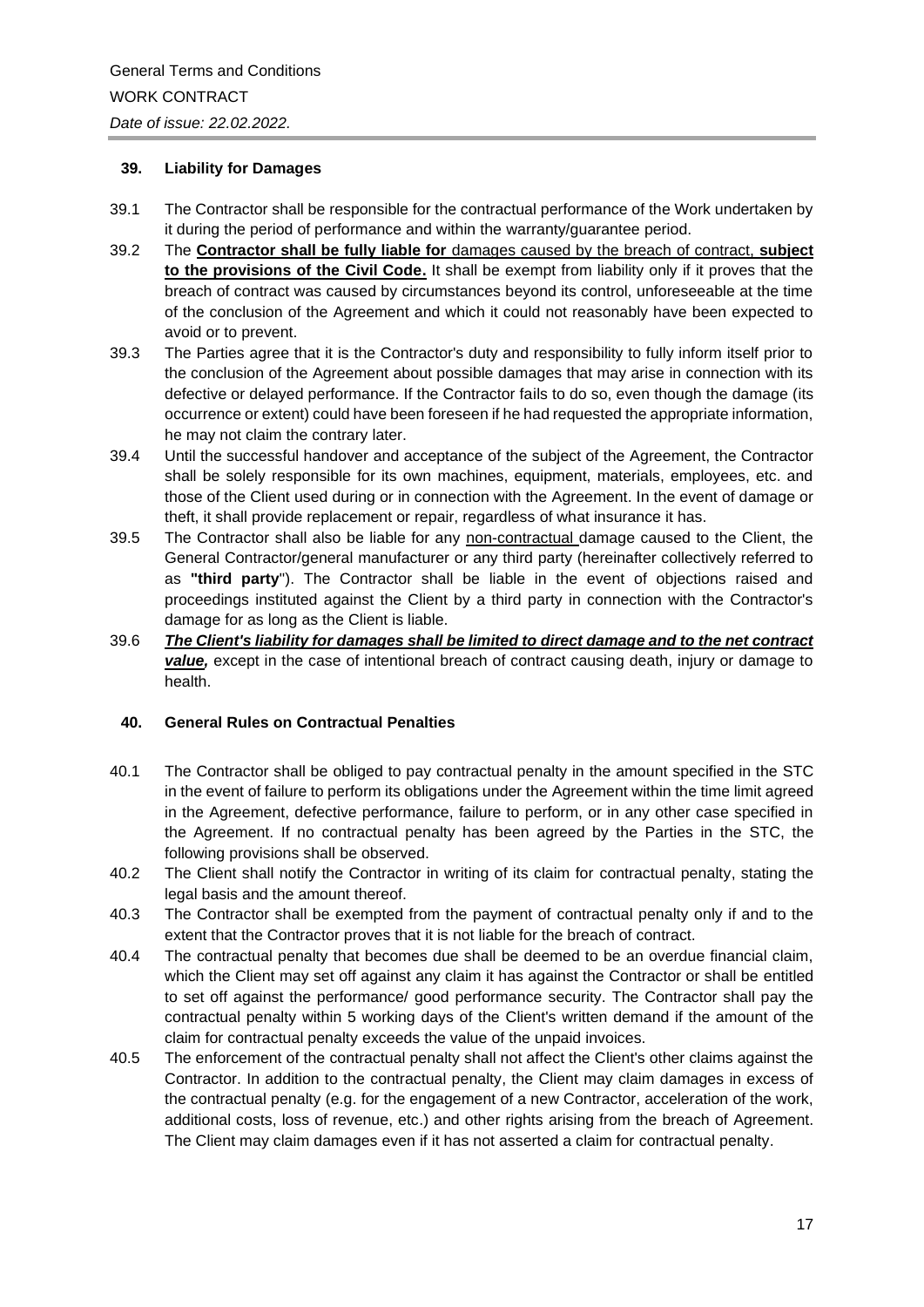- 40.6 The Client may claim contractual penalty against the Contractor on several legal grounds. However, in the case of a claim for a contractual penalty for frustration of the performance, no claim for a contractual penalty for delay or for defective performance may be made.
- 40.7 The Contractor shall immediately inform the Client in writing of the initiation of liquidation, bankruptcy, winding-up, compulsory liquidation, enforcement procedures, criminal proceedings. The claims for contractual penalty shall become due on the day on which the proceedings are initiated.
- 40.8 Acceptance of the Work by the Client shall not be construed as a waiver of any of the Client's rights, including the right to claim contractual penalty.

## **41. Contractual Penalty for Late Payment**

- 41.1 The Contractor shall pay to the Client a contractual penalty for late payment in case of failure to meet the final deadline or the partial deadlines set out in the STC.
- 41.2 The contractual penalty for late payment shall be based on the total net Contractor's fee in the case of failure to meet the deadline, or on the net amount of the part of the invoice for the part of the deadline that has been met late.
- 41.3 The contractual penalty rate shall be 1% of the contractual penalty base for each calendar day of delay commenced, but not less than HUF 10,000 (ten thousand Hungarian Forints) and not more than 20% of the net Contractor's fee under the Agreement.
- 41.4 The contractual penalty for late payment becomes due on the day of default.
- 41.5 The enforcement of a contractual penalty for late payment does not release the Contractor from the obligation to meet the deadlines set out in the STC, to correct errors and to perform.
- 41.6 If the delay is such that the maximum contractual penalty provided for in the Agreement is reached, or if the Client has set a grace period for performance and the Contractor has failed to comply with the grace period, the Client shall be entitled to withdraw from the Agreement without the obligation to prove loss of interest or, at its option, to terminate the Agreement and claim contractual penalty for frustration of the performance in accordance with point 43 of these GTC. This point shall also apply in the event that the delay is such that the Client no longer has an interest in performance.

# **42. Contractual Penalty for Defective Performance**

- 42.1 The Contractor shall ensure performance in accordance with the parameters set out in the STC and accepted by the Client, any performance deviating from these parameters shall be considered as defective performance. In this sense, defective performance shall be deemed to include, inter alia, failure to comply with the technical parameters set out in the STC and/or partial or total unsuitability of the Product for its intended use.
- *42.2* The contractual penalty for defective performance shall be based on the total net Contractor's Fee in the case of a defect that prevents the normal use of the Work, and on the net Contractor's Fee corresponding to the defective part concerned of the Work in the case of a defect that does not prevent the normal use of the Work, at a rate of 20% of the contractual penalty base. The Contractor's obligation to pay contractual penalty for defective performance shall not be affected by whether or not the defect can be repaired. *The Client may also enforce its warranty rights in addition to the contractual penalty for defective performance.*
- 42.3 The contractual penalty for defective performance becomes due when the defective performance is established.
- **43. Contractual Penalty for Frustration of the Performance**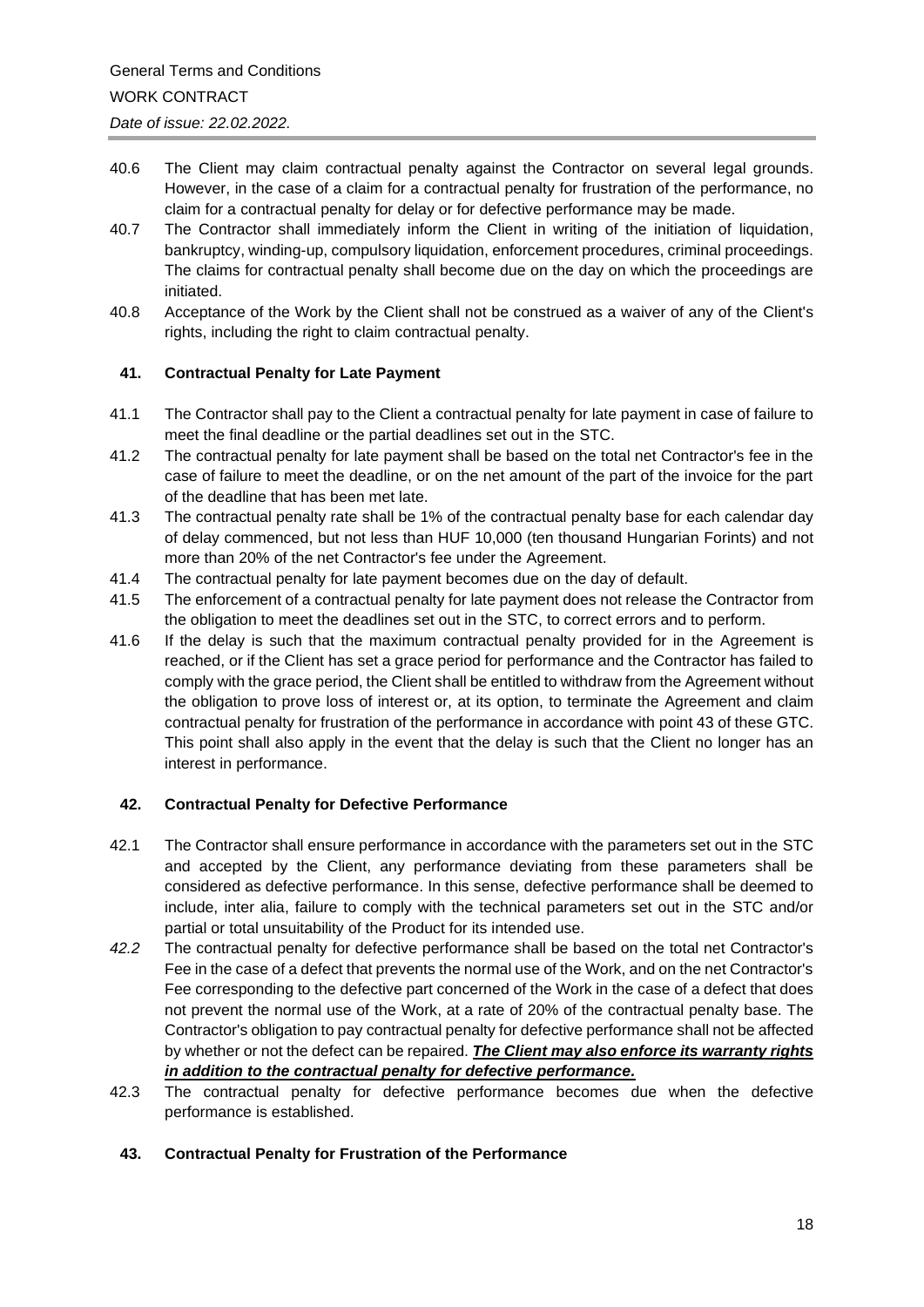43.1 In the event of failure to perform in accordance with point 69 of the GTC, the Contractor shall pay to the Client a contractual penalty equal to 30% of the contractual penalty base. The contractual penalty for frustration of the performance shall be based on the total net Contractor's fee. The contractual penalty for frustration of the performance shall become due on the date of termination or withdrawal.

## **44. Other Contractual Penalty**

- 44.1 If, during the guarantee period from the completion of the handover and acceptance procedure of the Works, the Contractor is subject to liquidation procedures, or the Contractor itself commences bankruptcy proceedings or other proceedings for its termination without succession are in place, and the Parties have not agreed on a guarantee security in the Agreement, the Client shall be entitled to other contractual penalty without a separate juridical act, upon the occurrence of the events specified in this paragraph (ipso facto). The other contractual penalty shall amount to 5 % of the net Contractor's fee.
- 44.2 The other contractual penalty shall be due on the day before the day on which the liquidation procedure or the bankruptcy procedure initiated by the Contractor or the proceeding for its termination without succession is initiated.

## **45. Guarantee**

- 45.1 The Contractor shall be subject to a mandatory guarantee for faultless performance for a **period of 12 months** from the date of issue of the certificate of completion.
- 45.2 If a longer mandatory guarantee/performance period is provided for by a law in respect of the Work or a part of the Work or in respect of a specific product supplied/installed by the Contractor, the mandatory guarantee/performance period provided for by the law shall apply.
- 45.3 In the case of parts installed by the Contractor, the guarantee provided shall not be less than the factory guarantee.
- 45.4 The Parties stipulate that in the event of termination or cancellation of the Agreement for any reason, the Contractor shall, unless otherwise expressly agreed by the Parties, be subject to a guarantee obligation in respect of the Work performed until the expiry of the guarantee period specified in the Agreement.
- 45.5 The place of enforcement of guarantee and warranty is the same as the place of performance and installation.
- 45.6 On the basis of a defect report during the performance or guarantee period, the Contractor shall carry out an on-site inspection of the defect within 24 hours of receipt of the defect report and shall provide a documented statement of its position within 24 hours thereafter. In this statement, the Contractor shall describe the measures taken to remedy the defect without delay, including the date and time limit for remedying the defect. The Contractor shall, except in the case of measures requiring immediate intervention, commence the repair work within 3 days of the notification of the defect and complete it by the date set by the Client, provided that the Client is able to provide the conditions for the work (e.g. worksite).
- 45.7 The Contractor shall inform the Client of the repair works carried out.
- 45.8 The Contractor shall bear all costs (e.g. costs of return, replacement) and risks incurred in connection with the guarantee or warranty repair work carried out, and shall not be entitled to claim reimbursement of costs, fees, etc., under any legal title in whole or in part, even if the repair work falls on a weekend or public holiday.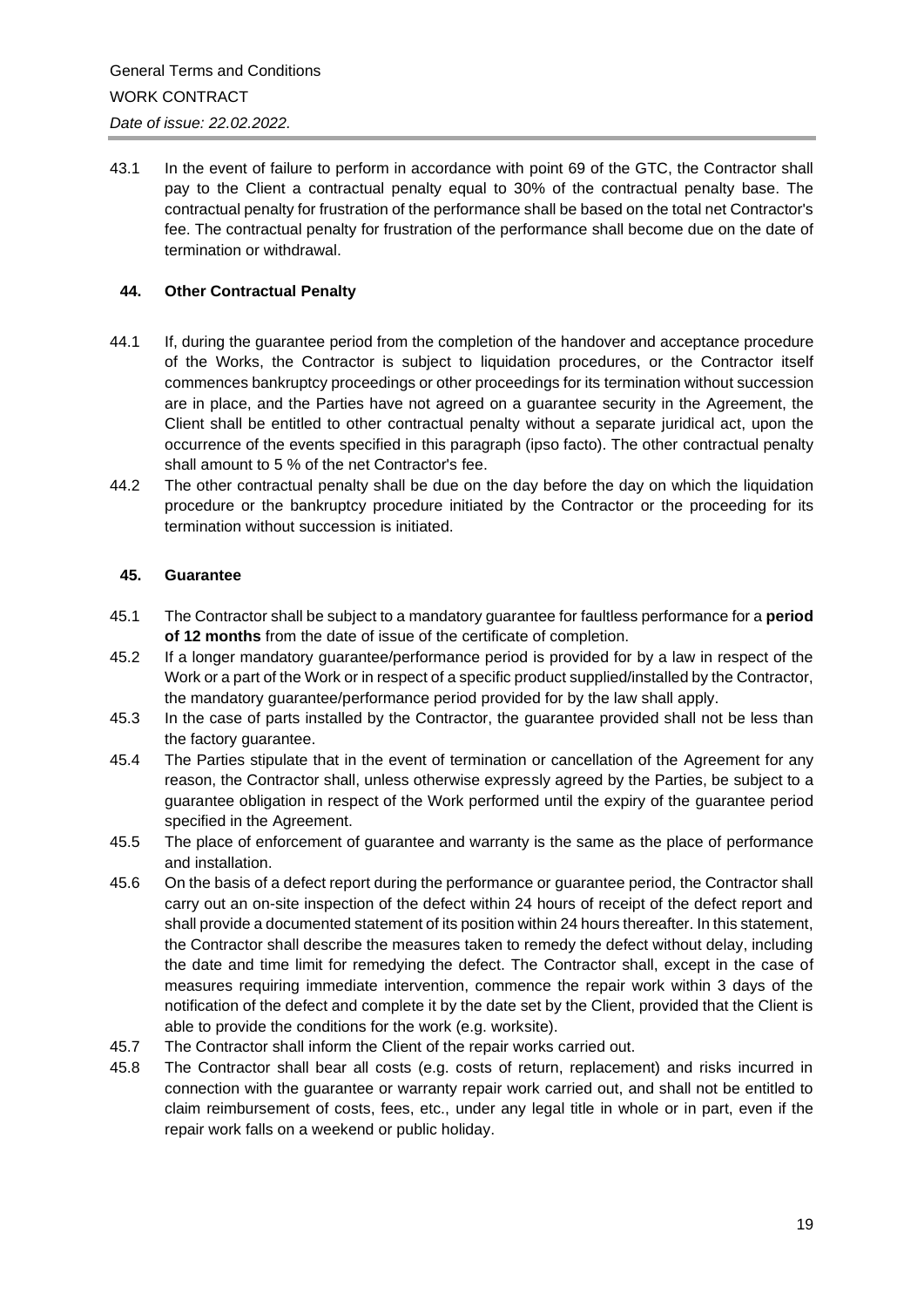- 45.9 If the Contractor fails to remedy the notified defect within the agreed time limit either during the period of performance or during the guarantee period - or, in the absence of agreement, within 5 days of notification at the latest, the Client shall be entitled to choose one of the following:
	- (i) at the expense and risk of the Contractor, to make or have made the repair or to obtain the defective part from another source, or
	- (ii) ask for a discount, or
	- (iii) withdraw from the Agreement in whole or in part and claim contractual penalty for frustration of the performance, or
	- (iv) claim contractual penalty for defective performance from the Contractor.
- 45.10 In the case of point 45.9 (i), the Contractor may not subsequently dispute the existence of the defect or deficiency, the necessity and method of repair or replacement, or the amount of the repair or replacement, and the Client shall be entitled to set off the amount of the defect or deficiency against any claim of the Contractor against the Client (e.g. performance/guarantee security) or to demand payment by setting a payment deadline of 5 working days from receipt.
- 45.11 The above shall also apply in the event that the Contractor declares that it is unable to remedy the defect or to resupply the goods or services within the appropriate time limit.
- 45.12 If the Contractor is late in performing and the Client subsequently finds that the performance is defective or incomplete, the Client shall be entitled, without setting a time limit, to repair the deficiency or to have it made promptly or to replace the defective part at the expense of the Contractor, if this is necessary to avoid the Client's own delay or for other urgent reasons.
- 45.13 In the event of an eventual repair or replacement, the guarantee and warranty period for the repaired or replaced part shall start again in accordance with the legislation in force.
- 45.14 *If the Contractor - despite the Client's request - fails to fulfil its guarantee or warranty obligations within the deadline and the Client or its intermediary remedies the problem, the Contractor may not later claim that the Client has lost its right to guarantee or warranty, either in respect of the repaired or replaced part or the entire performance.*
- 45.15 If the Contractor is subject to winding-up proceedings or other proceedings for its termination without legal succession, or it has initiated its own liquidation, and is thus unable to enforce the guarantee and warranty obligations of its subcontractor/contractor in the interest of the Client, the Contractor – by accepting the present GTC – assigns to the Client the right to enforce its guarantee and warranty claims from the date of the initiation of the winding-up or liquidation of the Contractor or the other proceedings for its termination without legal succession.
- 45.16 In matters not covered by the Agreement, the statutory guarantee and warranty rules shall apply.

## **46. Performance Guarantee**

- 46.1 The Contractor warrants that it will perform its obligations under the Agreement in accordance with the Agreement and, where provided for in the STC, provides security *(financial retention or bank guarantee*) in the event that it fails to perform its contractual obligations or does not perform them in accordance with the Agreement.
- 46.2 The performance guarantee shall be valid for the duration of the work/execution, for a period of 5 (five) working days from the date of the completion of the handover and acceptance procedure for the entire Work*.*

## *47. Performance Security - Financial Retention*

47.1 If the Parties have agreed on a financial retention in the STC, 10% of the net amount of the partial invoices shall be retained as a performance security, unless otherwise provided. Payment shall be made on the due date of the final invoice issued after the handover and acceptance,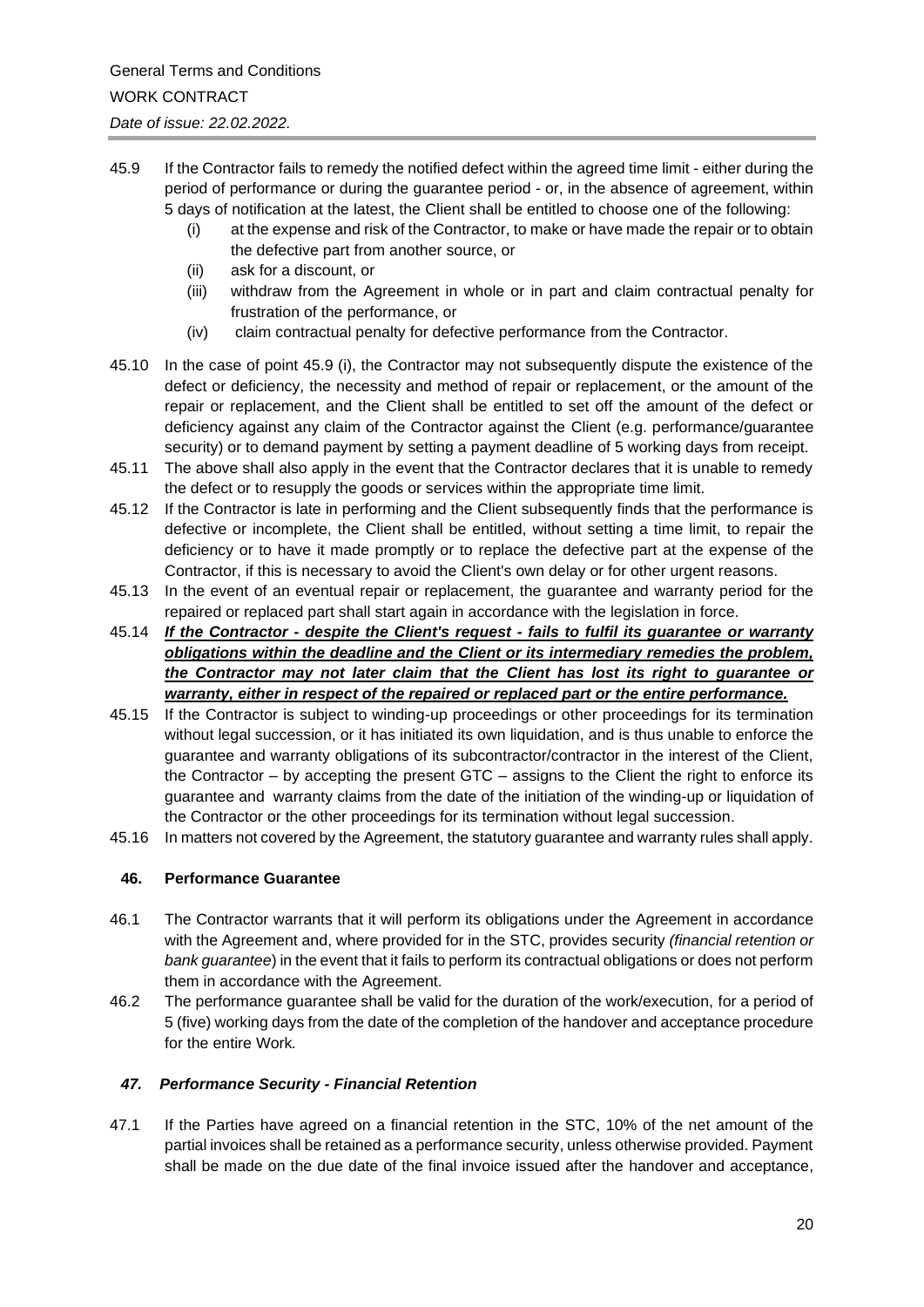upon the Contractor's express written request, taking into account the provisions on the good performance security set out below.

47.2 In the event of a deduction from the amount of the performance security by the Client due to the Contractor's default or breach of contract, the Contractor shall, within 5 working days of the deduction, replenish the amount of the performance security to the original 10% for the duration of the period of validity of the performance security. If this is not done despite a request to do so, the Client shall be entitled to supplement the amount of the performance security by means of a financial retention from the Contractor's partial invoices.

## *48. Performance Bank Guarantee*

- 48.1 If the STC allows it, the Performance Security may be replaced by a Performance Bank Guarantee of 10% of the total net contract amount, provided within 15 days of the signing of the Agreement. The bank guarantee shall expire on the 10<sup>th</sup> working day following the scheduled completion of the Work. In the event of failure to meet the above deadline, the Performance Security shall not be replaced by a bank guarantee. If a bank guarantee is provided, the Contractor shall in all cases consult the Client's Finance Department on the wording and conditions.
- 48.2 In the event of a delay in performance of the Agreement or a change in the time limit for performance, the Contractor shall provide a performance bank guarantee for an extended period based on the new time limit for performance or the new expected time of performance, until no later than 10 working days before the expiry of the validity of the original bank guarantee. In the event of failure to do so, the Client shall be entitled, at its option, to withhold the amount of the Performance Security from the Contractor's partial invoices or to call off the Performance Bank Guarantee provided by the Contractor and treat the amount called off as a financial retention in accordance with the provisions of these GTC.

## **49. Good Performance/guarantee security**

49.1 In the case provided for in the STC, the Contractor shall provide a good performance security (*financial retention or bank guarantee*) for the duration of the guarantee obligation, amounting to a % rate of the net amount of the total Contractor's fee defined in the STC, but to 5% unless otherwise specified.

## **50. Guarantee security - Financial Retention**

- 50.1 If the Parties have agreed to provide a good performance/guarantee security in the STC, it will be financially retained from the net amount of the final invoice, however, if a performance security has been provided, 50% of the performance security, but at least 5% of the net Contractor's fee, will automatically be converted into a performance security for the guarantee period. The amount of the good performance/guarantee security may be differently provided for by the Parties in the STC.
- 50.2 Payment of the unused part of the good performance/guarantee security shall be made by the Client after the date of the report of the follow-up inspection at the end of the guarantee period, upon the express written request of the Contractor. The Contractor shall initiate the follow-up inspection two weeks before the expiry of the guarantee period. The follow-up inspection may be carried out at a time when circumstances (e.g. weather conditions) allow any defects to be fully discovered. The Contractor shall rectify any defects discovered during the follow-up inspection within the scope of its guarantee obligations.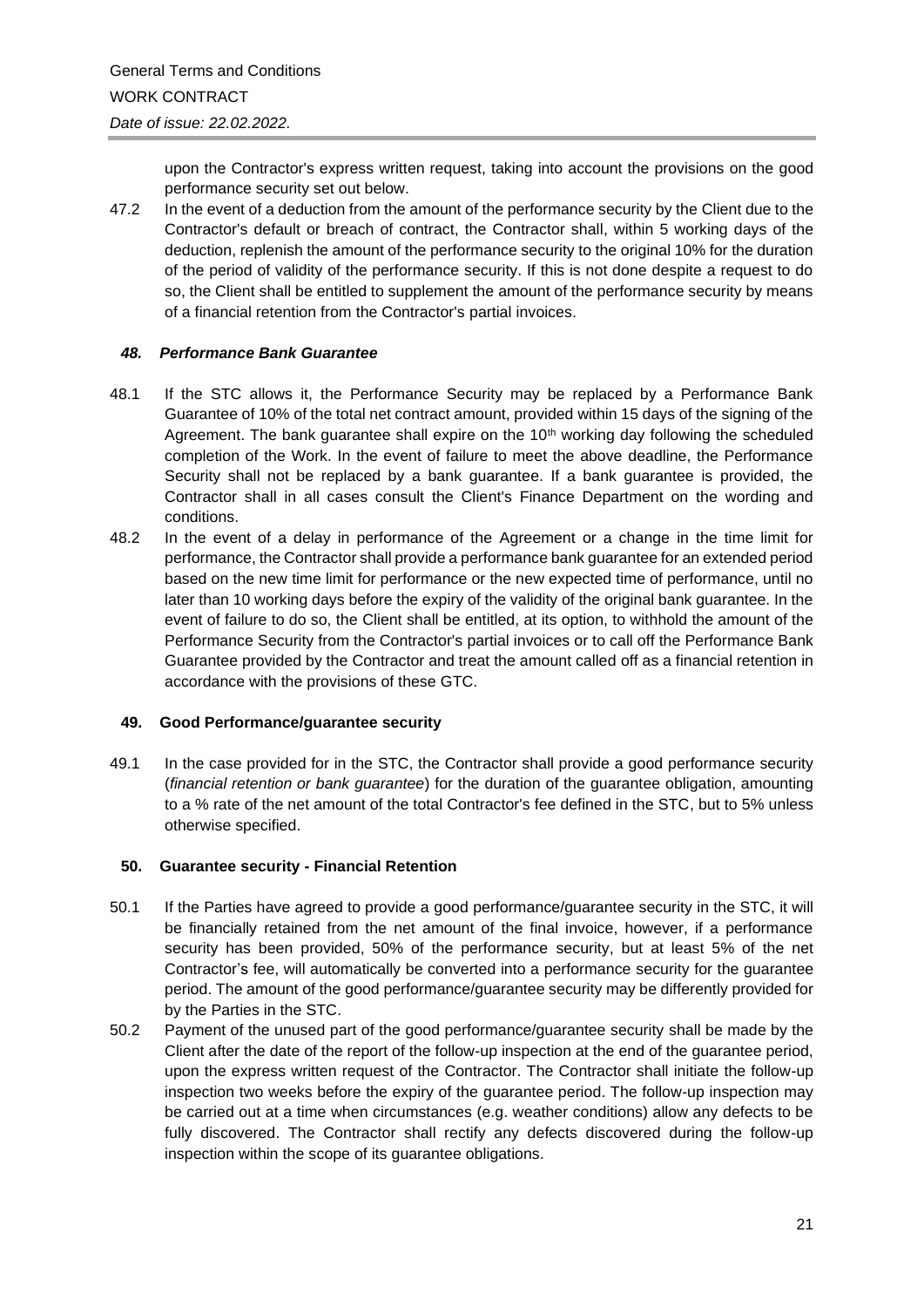50.3 In the event that the Client deducts the amount of the good performance/guarantee security from the amount of the security for the reason specified in the Agreement, the Contractor shall, within 5 working days of the deduction, replenish the amount of the security to the original amount for the duration of the period of validity of the security.

## **51. Guarantee Bond**

- 51.1 If so provided for by the STC, the financial retention under the good performance/guarantee security may be replaced by a good performance/guarantee bond provided at the same time as the final invoice. The bond corresponding to the amount of the good performance/guarantee retention must be valid until the  $5<sup>th</sup>$  working day after the expiry of the guarantee period.
- 51.2 If the Client draws on the guarantee bond in accordance with the provisions of the Agreement, the Contractor shall, within 5 days of the drawdown, supplement the guarantee bond to the amount of the original bank guarantee or provide a new bank guarantee accordingly, so that the Client has the original amount of the bank guarantee. Failing this, the Client shall be entitled to draw on the Contractor's bank guarantee in its possession and to treat the amount so drawn as a financial retention.
- 51.3 In the case of the provision of a bank guarantee, the Contractor shall in all cases consult the Client on the wording and conditions.
- 51.4 If the Contractor is subject to liquidation procedures or other proceedings for its termination without legal succession, or it has initiated its own bankruptcy during the guarantee period, the Client shall automatically be entitled for the guarantee security from the day before the institution of the liquidation procedure or other proceedings for the termination of the Contractor without legal succession, or the day of the bankruptcy.
- 51.5 The performance/good performance security provided by the Contractor may also be used to cover contractual penalties and legitimate claims for damages against the Contractor.

## **52. Insurance**

- 52.1 The Contractor undertakes to take out insurance with an insurance company known to be solvent, supplemented by liability insurance covering damage caused to the Client or third parties, in accordance with the subject of the service (e.g. construction-installation, design, operation), to cover the risks arising from its professional activity, its contractual obligations and its liability.
- 52.2 After the Agreement has been signed, the Contractor shall provide the Client with a copy of its insurance policy and shall at any time, at the Client's request, provide proof of the maintenance of the insurance and of the regular payment of the premiums. If the Contractor does not have adequate insurance, if the insurance cover provided is insufficient or if any insurance is under cancellation, the Client reserves the right to require the Contractor to take out additional or new insurance or to take out insurance in its own name and to deduct the premiums from the amounts due to the Contractor.

# **53. Force Majeure**

- 53.1 An event of force majeure is any external event which is unforeseeable, unavoidable and makes it impossible to perform the obligations laid down in the Agreement, in particular, but not limited to, war, riots, popular movements, floods, other natural disasters, strikes.
- 53.2 A force majeure event shall relieve the Parties from their contractual obligations.
- 53.3 The Party prevented by force majeure shall immediately notify the other Party of the occurrence of the force majeure event, its nature and expected duration by any possible means. Oral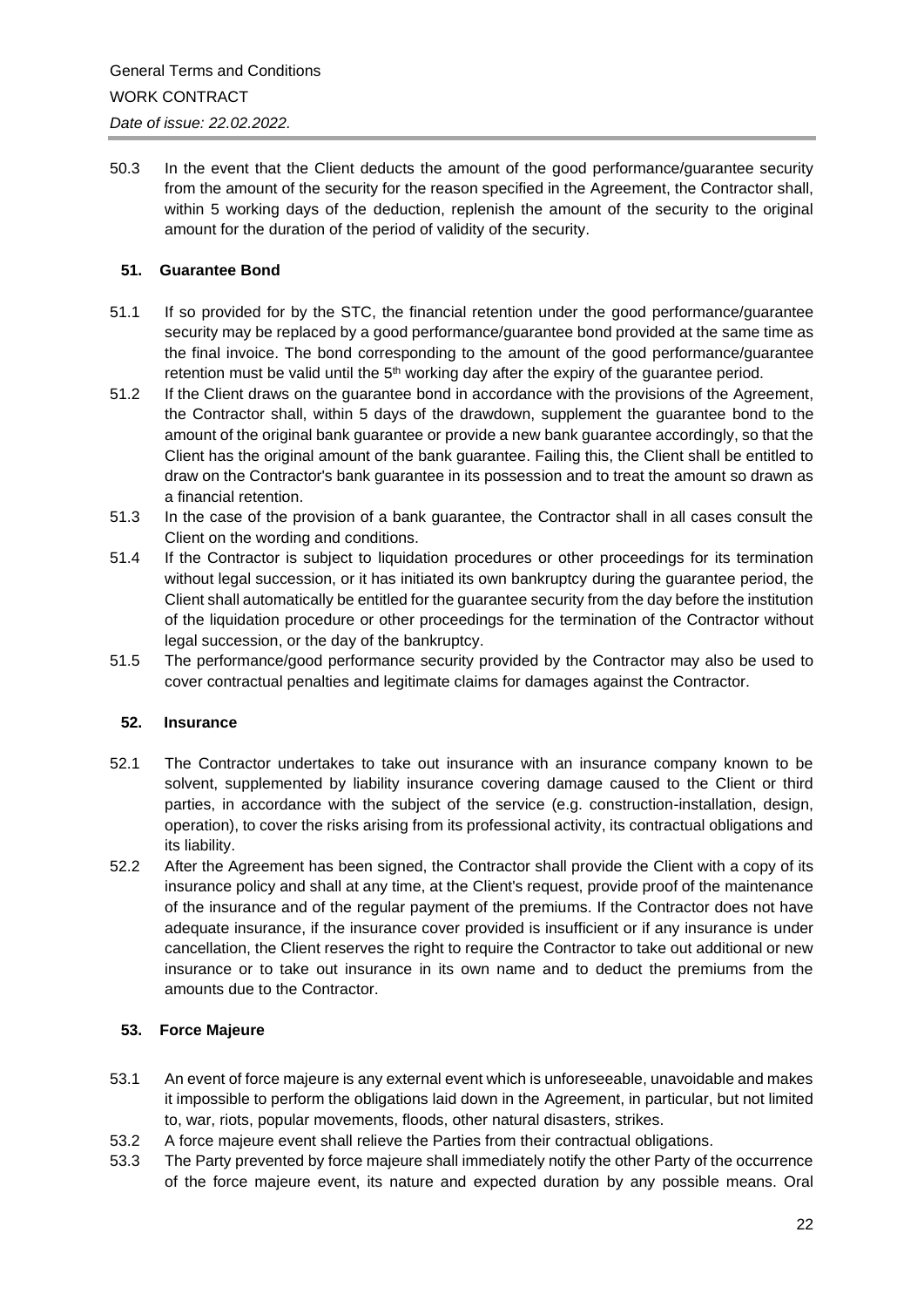notification shall be confirmed in writing within 5 days of the occurrence at the latest. If the prevented Party fails to do so, it shall not be exempt from liability in the event of delay.

- 53.4 The Parties shall, as soon as they become aware of the force majeure event, determine the actions to be taken to mitigate the consequences of the force majeure event. The duration of the impediment recognised by one Party shall extend the other Party's time limit for performance.
- 53.5 The prevented Party shall inform the other Party of the development of the event at least once a week and shall immediately notify the other Party of the termination of the event.
- 53.6 In the event that the force majeure event would persist for more than 180 days, either Party shall be entitled to terminate or withdraw from the relevant Call-off Order and/or the Agreement.

## **VI. CHAPTER- BASIC STANDARDS**

#### **54. Sustainable Development Clause**

- *54.1* The Parties agree that the values set out in this Chapter VI, and also those described in the document to be found at [https://www.veolia.hu/hu/beszallitoinknak,](https://www.veolia.hu/hu/beszallitoinknak) titled General principles applicable to relationships with suppliers, form an important part of the business policy of the Veolia Hungary group of companies, and they expect the same from their approved contractual partners*. The Contractor shall obey the provisions of this chapter, and, within the framework of its existing legal relationship with the Client, shall not to deal with any suppliers or subcontractors who do not comply with the requirements set out below.*
- *54.2* The Veolia Hungary group of companies pursues a sustainable development policy which aims to promote human rights, improve social welfare, and protect the environment. In connection with this, Contractor shall also undertake to pursue the appropriate sustainable development policies and shall strictly adhere both to the applicable laws in this area and to the standards of the Veolia Hungary group of companies as described below.

## **55. Human Rights and Basic Labour Rights**

- 55.1 The Parties undertake to respect the Universal Declaration of Human Rights, the UN Convention on the Rights of the Child, and the standards of the International Labour Organisation. The Parties agree that their operations are in compliance with guidelines on human rights, and that they will under all circumstances observe prohibitions of child labour and forced labour.
- 55.2 The Parties agree that they comply with and obey labour rights and social security laws regarding, among other things, unreported labour and the rights of trade unions. The Parties declare that their employees receive respectable and fair treatment and wages, that their practices comply with laws prohibiting unlawful discrimination, and that they ensure that their employees recognize and apply fair and unprejudiced principles of treatment.
- 55.3 The Parties declare that their practices comply with the law prohibiting unlawful discrimination in all areas.

#### **56. Environmental Protection, Health and Safety Requirements**

56.1 The Parties shall do all in their power to ensure that their activities are conducted as efficiently, as economically, and as safely as possible in flexible fulfilment of the needs of both Parties, and that they fully observe the health, social, work safety, environmental protection, security, and energy conservation regulations and laws, as well as the international standards applicable to their activities.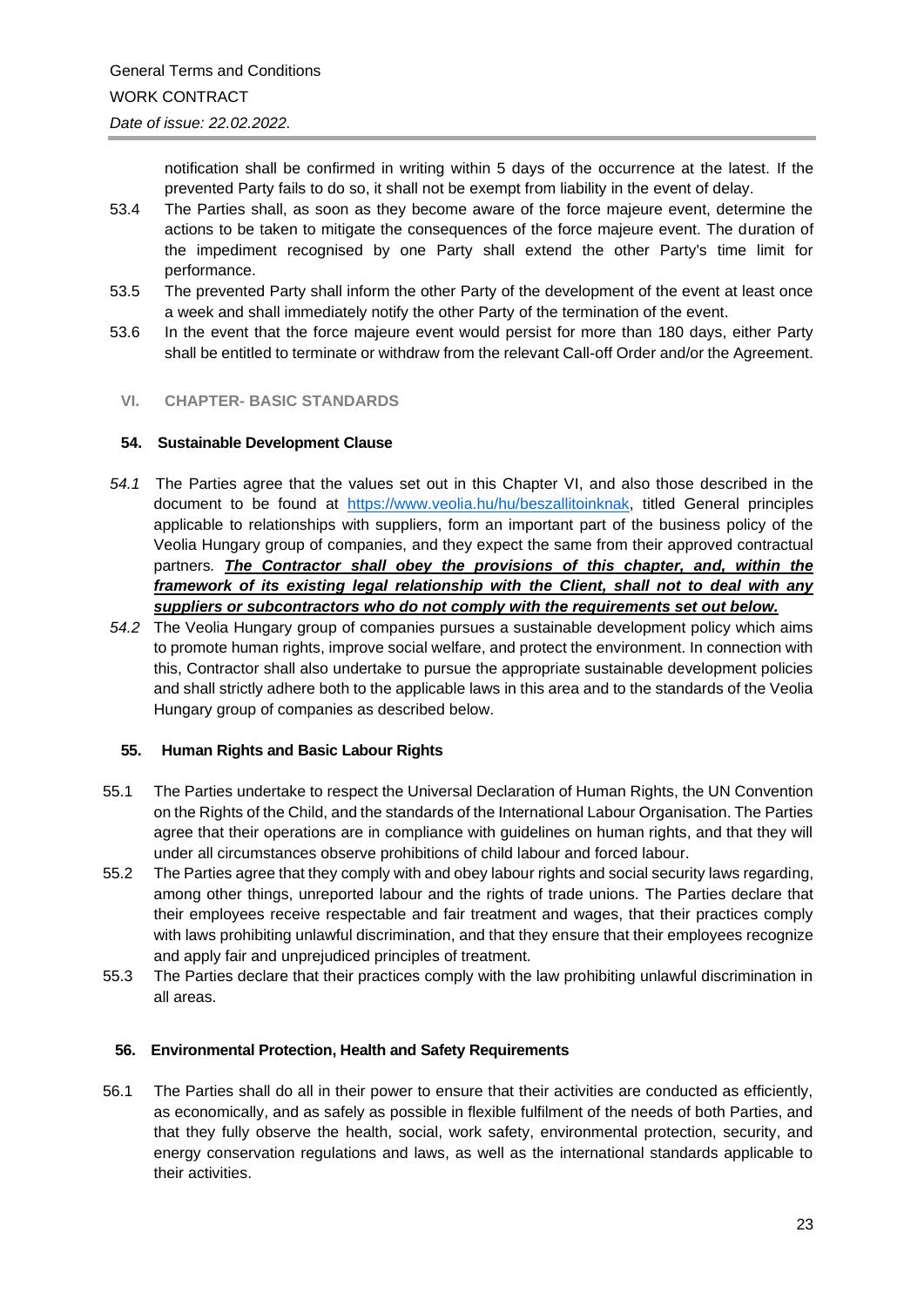- 56.2 The Parties shall take all necessary measures to safeguard the health and safety of their employees, to respect the aims of the Veolia Hungary group of companies' health and safety protection policies, with particular attention to the safety protection regulations that apply to production worksites and the delivery of Goods for Resale and fulfilment and services under conditions which minimise hazards to the health and safety of the Parties' employees. They also undertake to ensure that the working and social conditions are safe and such that do not endanger health and to improve them continuously.
- 56.3 The Parties agree that they shall take the necessary measures to reduce adverse environmental effects, with particular attention to conservation of energy and reduction of primary source consumption, to the reduction of polluting waste materials finding their way into the water, air, or soil, to the elimination of accidental pollution, to reduction or elimination of waste produced by their activities, and to limitation of the release of materials which are damaging to health or the environment.

## **57. Ethical Codex**

- 57.1 The essential values of Veolia Hungary are responsibility, solidarity, respect, innovation, and a client-oriented perspective, and many economic, social, and environmental-protection achievements are also built on these values. These values are reflected in the company's standards of conduct and behaviour, and they are also reflected in measures that aim to create everyday ethical standards that can guide corporate decision makers.
- 57.2 The Veolia Hungary group of companies wishes to share these values with its valued external partners also by way of the Ethical Codex and its appendix, the Anti-Corruption Code of Conduct. For this reason, these are available on the internet at <https://www.veolia.hu/hu/rolunk/rolunk/tarsadalmi-felelossegvallalas.>

## **58. Anti-corruption Clause**

- 58.1 The Parties declare that in the course of executing this Agreement they shall act in accordance with the anti-corruption provisions of Act C of 2012 on the Criminal Code and other relevant legal regulations. The Parties shall undertake to comply with the United States' Foreign Corrupt Practices Act of 1977, the French "Sapin" anti-corruption act of 2016, and the United Kingdom's Bribery Act of 2010, of which brief summaries are available at [https://www.veolia.hu/hu/rolunk/rolunk/tarsadalmi-felelossegvallalas.](https://www.veolia.hu/hu/rolunk/rolunk/tarsadalmi-felelossegvallalas) The Parties further undertake that, in order to facilitate the above, they shall adopt and implement all reasonable and necessary regulations and measures for the prevention of corruption and, in the event of a suspected crime, for the preservation of relevant evidence.
- 58.2 The Parties declare that they—either themselves, or via a third party on their behalf or with their knowledge, neither directly nor indirectly—shall not offer, give, expect, request, accept, or permit any financial or other advantage in connection with the subject of the present Agreement, whose purpose or effect would be unlawful or unethical influence on any of the Parties or any third party (especially including individuals conducting political activities or holding public office and any organisations associated with them) in order to gain advantage, especially in the course of acquiring or maintaining a business relationship or in the course of business activities.
- 58.3 *Any Party shall be entitled, without suffering any negative legal consequences, (i) to suspend fulfilment of this Agreement if it has reasonable suspicion that the other Party has violated its obligations as defined in this clause, and (ii) to terminate the Agreement with immediate effect, and claim damages arising from breach of contract, if the other Party has violated its obligations as defined in this clause.*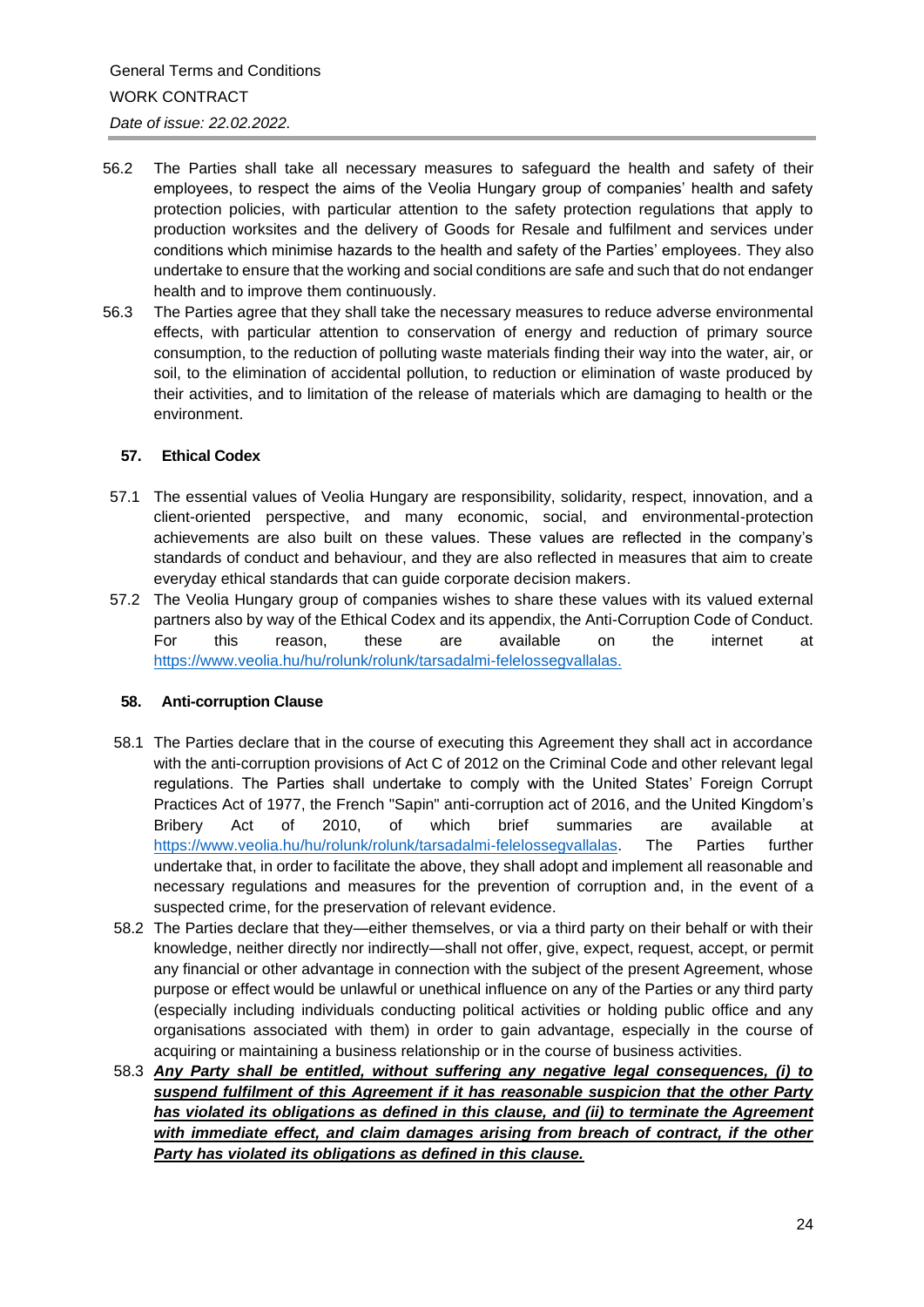- 58.4 If any information regarding a violation of this provision comes to the attention of one Party, then that Party shall inform the other Party within a reasonable time.
- 58.5 Gifts and invitations may be accepted or offered only if their value and nature are acceptable in the circumstances and to the person giving or accepting them.

## **59. Competition Law, Taxation, Data Protection**

- 59.1 The Parties shall be obligated to obey the applicable provisions of competition law.
- 59.2 The Parties shall focus heightened attention on maintaining honest business practices, on screening of suppliers and subcontractors, and on complying with standards of conduct and with regulations for the prevention and avoidance of conflicts of interest.
- 59.3 The Parties declare that they submit tax declarations in keeping with applicable laws, and that they pay their taxes.
- 59.4 The Parties shall respect the protection of the data of natural persons as an essential right. The Parties shall comply with the data protection requirements set forth in the effective legal regulations, with special regard to the provisions of the Data Protection Regulation EU 2016/679 (hereinafter: "GDPR"), and the up-to-date version of the Act on Information Self-determination and Freedom of Information.

## **60. Selection and Evaluation of Contractual Partners**

- 60.1 The Client hereby notifies the Contractor that, in addition to following the applicable laws, Client also maintains objective criteria in the selection of its contractual partners.
- 60.2 These criteria

60.2.1 are partly based on the performance of suppliers (observance of deadlines, number of claims arising in connection with the fulfilment, etc.),

60.2.2 and partly on their ability to identify with the rules on ethical and sustainable development represented by the Veolia Hungary group, as defined in this chapter.

- 60.3 After selection, Client will evaluate its contractual partners annually on the basis of the above criteria, and shall inform each Contractor of their results in writing.
- 60.4 Contractor shall assist in this evaluation by notifying Client of the actions it has taken (updated annually) in the interests of sustainable development, and shall make available to Client all information and sources of information necessary for this evaluation. Contractor shall also take into consideration the recommendations of such evaluations and shall take the necessary steps for compliance and/or correction.
- **VII. CHAPTER - MISCELLANEOUS PROVISIONS**

## **61. Confidentiality**

61.1 In the course of the performance of the Agreement, the Parties acquire knowledge and information which constitutes confidential information (hereinafter **"Confidential Information"**). Confidential Information shall mean, in particular, any facts, information, whether oral or not, any solution or data relating to the activities of the Parties, the confidentiality of which is in the reasonable interest of the Party concerned, any information the disclosure of which might affect the general perception or market position of the Parties, whether or not such confidentiality is stated or disclosed. In any event, information in writing or otherwise recorded (e.g. digitally) shall be considered Confidential Information.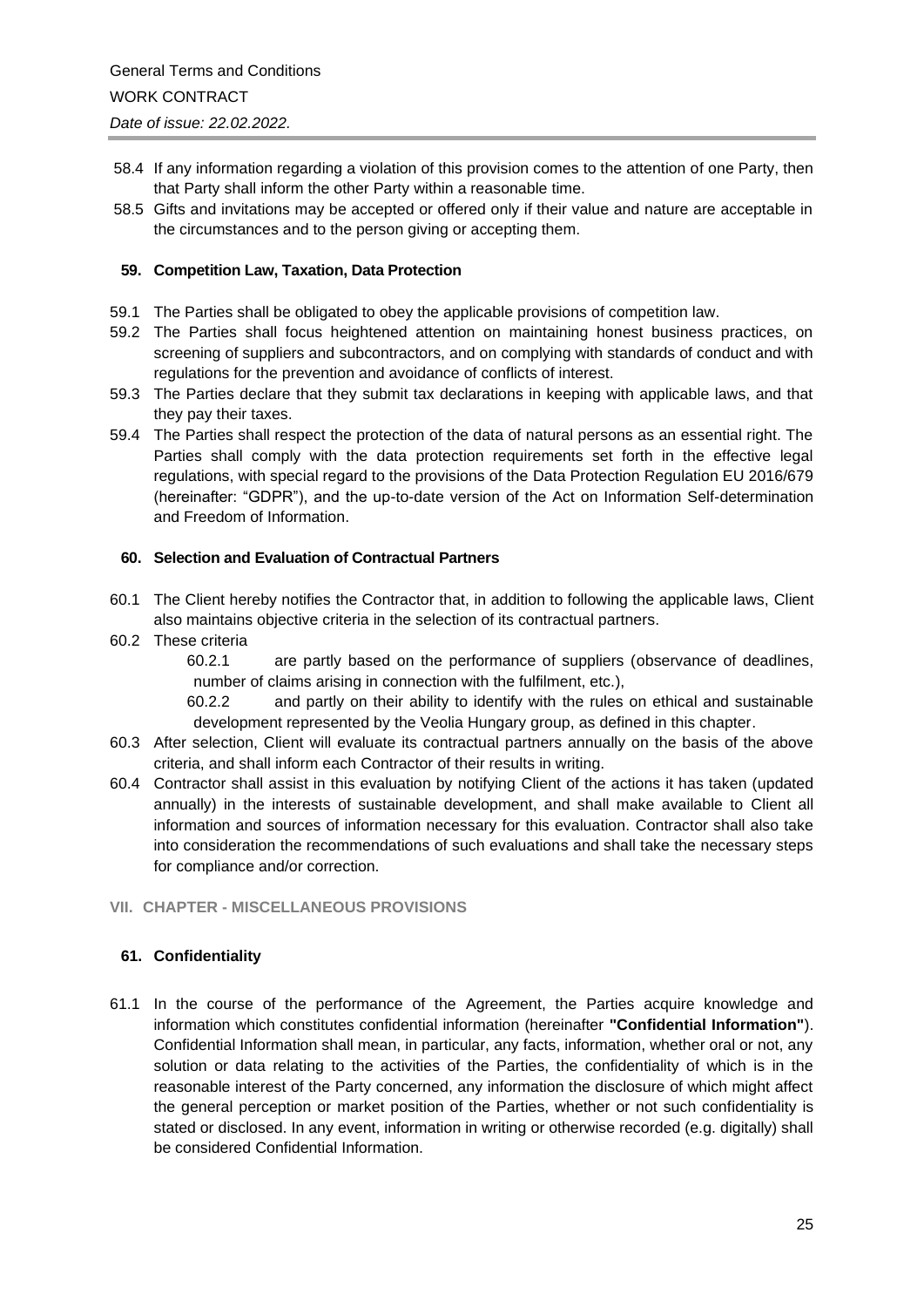- 61.2 The Parties undertake to treat all Confidential Information as strictly confidential, to use it only to the extent necessary for the performance of the Agreement, to maintain the strictest full confidentiality in relation to it in accordance with the applicable law and to undertake not to disclose any information, or to make it available to third parties, to allow its use by third parties, or to make any reference to it or to provide any information, directly or indirectly, without the express prior written consent of the other Party, clearly indicating the information concerned.
- 61.3 Confidentiality covers
	- 61.3.1 the provisions of the Agreement;
	- 61.3.2 negotiations on the Agreement;
	- 61.3.3 the performance of the Agreement.
- 61.4 Confidentiality does not apply in the following cases:
	- 61.4.1 Confidential Information must be disclosed pursuant to a legal, regulatory or judicial requirement, provided that the Party disclosing the information has taken all possible legal steps to prevent this and promptly notifies the other Party of this obligation and makes every effort to minimise the amount of information disclosed;
	- 61.4.2 the information becomes public knowledge without any Party being at fault;
	- 61.4.3 the other Party has given its prior consent with an authorised company signature to the release of the information (such consent shall not be withheld or delayed without reasonable grounds).
	- 61.4.4 The Client's obligation of confidentiality shall not extend to the disclosure of Confidential Information to the Veolia Group.
	- 61.4.5 The Client may lawfully disclose the documents and the information contained therein to lawyers and auditors in connection with the conclusion of the Agreement, provided that they undertake to maintain confidentiality in accordance with this point.
- 61.5 The Parties may only refer to the fact of the conclusion of the Agreement, with the designation of the Parties, as a reference in tendering procedures with the prior written consent of the other Party.
- 61.6 The validity of the confidentiality undertaking shall not be affected by the termination of the Agreement for any reason, and the Parties shall remain bound by the confidentiality obligation after the termination of the Agreement for any reason.
- 61.7 This obligation of confidentiality shall also apply to persons acting on behalf of or in consideration of the Parties who have in any way assisted in the preparation of or in the performance of the Agreement, provided that the Parties shall be solely responsible to each other for the conduct of such persons. The Parties undertake to enter into a contract with the persons referred to in this point which obliges such persons to keep the Confidential Information after the termination of the employment or any other type of working relationship.
- 61.8 If either Party obtains Confidential Information unlawfully or treats Confidential Information lawfully disclosed to it in a manner inconsistent with the foregoing, it shall compensate the other Party for any resulting damage.
- 61.9 The Parties stipulate that if the Agreement breaches its obligation of confidentiality under this point, the Contractor shall pay a contractual penalty of HUF 1,000,000 (i.e. 1 million Hungarian Forints) to the Client within 5 working days of receipt of the letter demanding payment of the contractual penalty. The Client shall be entitled to claim any damages in excess thereof from the Contractor.
- 61.10 The provisions of this point shall be without prejudice to the enforcement of sanctions for breach of the right to a trade secret provided for in the legislation on the protection of trade secrets in force at the time.

#### **62. Communication and Notices**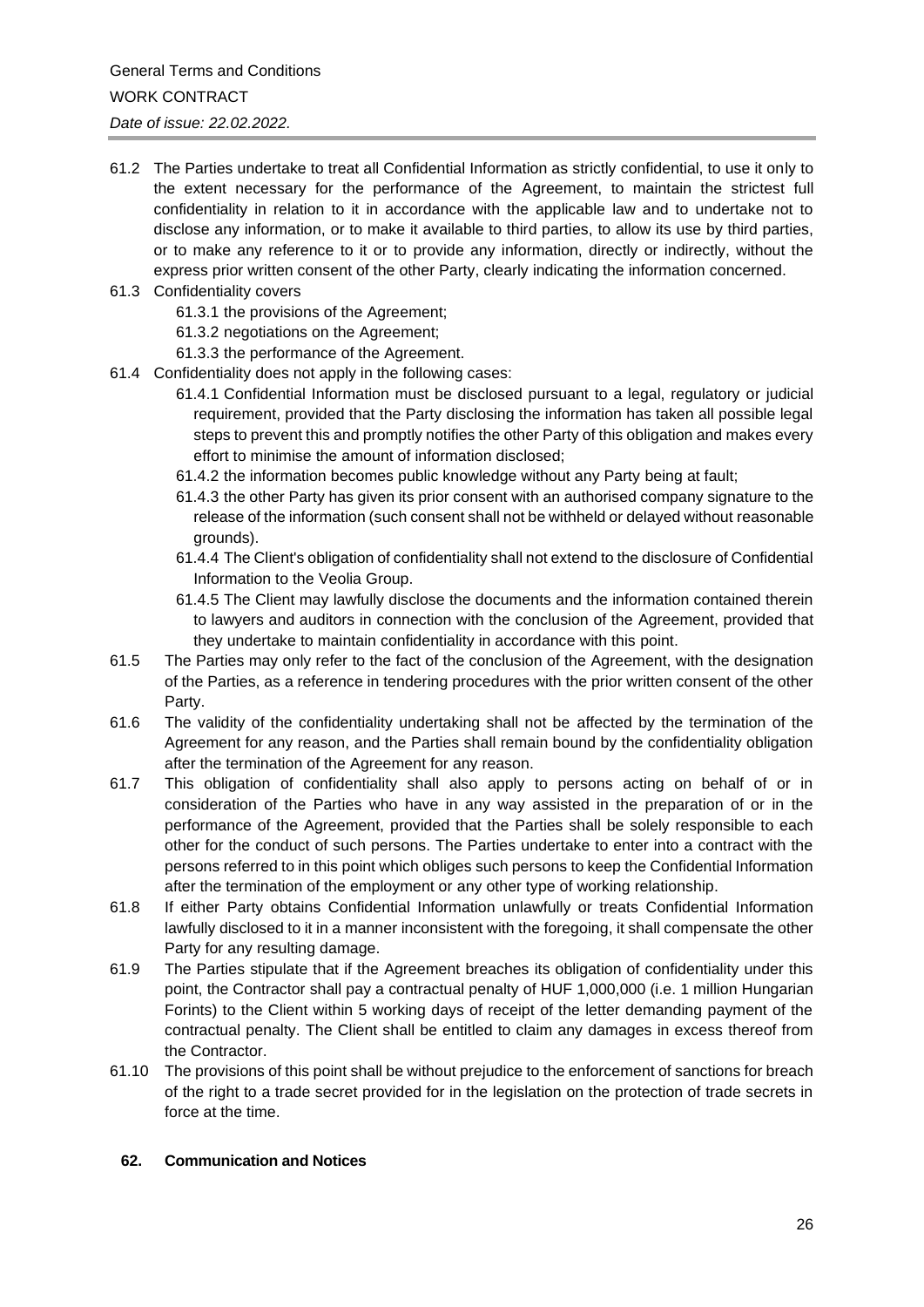- 62.1 All notices set forth in and required to be given under the Agreement (the "**Notices**") shall be in writing and shall be given to the other Party in the manner provided for in this point. Except as otherwise provided in the STC, only a Notice given in the manner provided in this point shall have legal effect. Notices shall be deemed to have been given in the following cases and at the following times:
	- 62.1.1 In the case of personal delivery, promptly on the day indicated on the acknowledgement of receipt, which may be a copy of the document delivered, on which the receiving Party acknowledges receipt by signing it, or
	- 62.1.2 if delivered by courier service, on the form provided by the courier service on the day indicated for delivery, or
	- 62.1.3 in the case of delivery by registered letter with acknowledgement of receipt, on the date indicated as the date of delivery on the acknowledgement of receipt returned to the sender or, if the date of delivery cannot be clearly established on the basis of the returned acknowledgement of receipt, on the date of the acknowledgement of receipt returned to the sender.
	- 62.1.4 If a notice sent by registered letter with acknowledgement of receipt is returned to the sender as "unclaimed" or "addressee has moved to an unknown destination", the relevant legal provisions in force at the time of signature of the Contract shall apply.
	- 62.1.5 A Notification sent by e-mail shall be deemed to have been communicated when the recipient has acknowledged delivery in a reply e-mail message or, failing that, when the e-mail message is verifiably received in the recipient's mailbox.
	- 62.1.6 If the receiving Party refuses to accept a Notification sent pursuant to any of points 62.1.1 to 62.1.4, the Notification shall be deemed to have been communicated on the date of refusal.
	- 62.1.7 Notification through the construction/installation logbook is deemed to have been communicated when the other Party has confirmed the entry by signing it or recording the next logbook entry.
- 62.2 The Contractor shall notify the Client without delay of all material circumstances relating to the performance of the Agreement. Verbal notification (e.g. by telephone) must be confirmed in writing within 12 hours. The Contractor shall be liable for any damage resulting from failure to give notice.
- 62.3 The Client may, in justified cases, give the Contractor verbal instructions, which the Contractor shall also comply with. In such a case, the Contractor may request written confirmation of the verbal instruction or send a written confirmation to the Client within 5 working days. If the Client does not object to this written confirmation within 5 working days, it shall be deemed to be an instruction given by the Client.
- 62.4 The Parties are obliged to notify each other in writing without delay of any changes in the contact persons or their company details recorded in the company register relevant to the performance of the Agreement (in particular, changes in the seat, the person authorised to represent the company, the opening of liquidation, winding-up proceedings, bankruptcy, compulsory liquidation, enforcement procedures, criminal proceedings, decrease of capital, etc.).
	- 62.5 The Parties are also obliged to notify each other if there is any other change in their own company or their intermediary that may affect the performance of the Agreement (e.g. transfer of rights and obligations, division, consolidation or merger by absorption), or, in the case of Contracts concluded in connection with a public procurement procedure, if the public procurement law in force at the time imposes a notification obligation. The Party failing to give Notice shall be liable for any damage resulting from such failure.
- 62.6 *The Parties agree by mutual consent that if the Client gives the Contractor written notice to perform any of its obligations, the limitation period shall be interrupted upon receipt of the written notice.*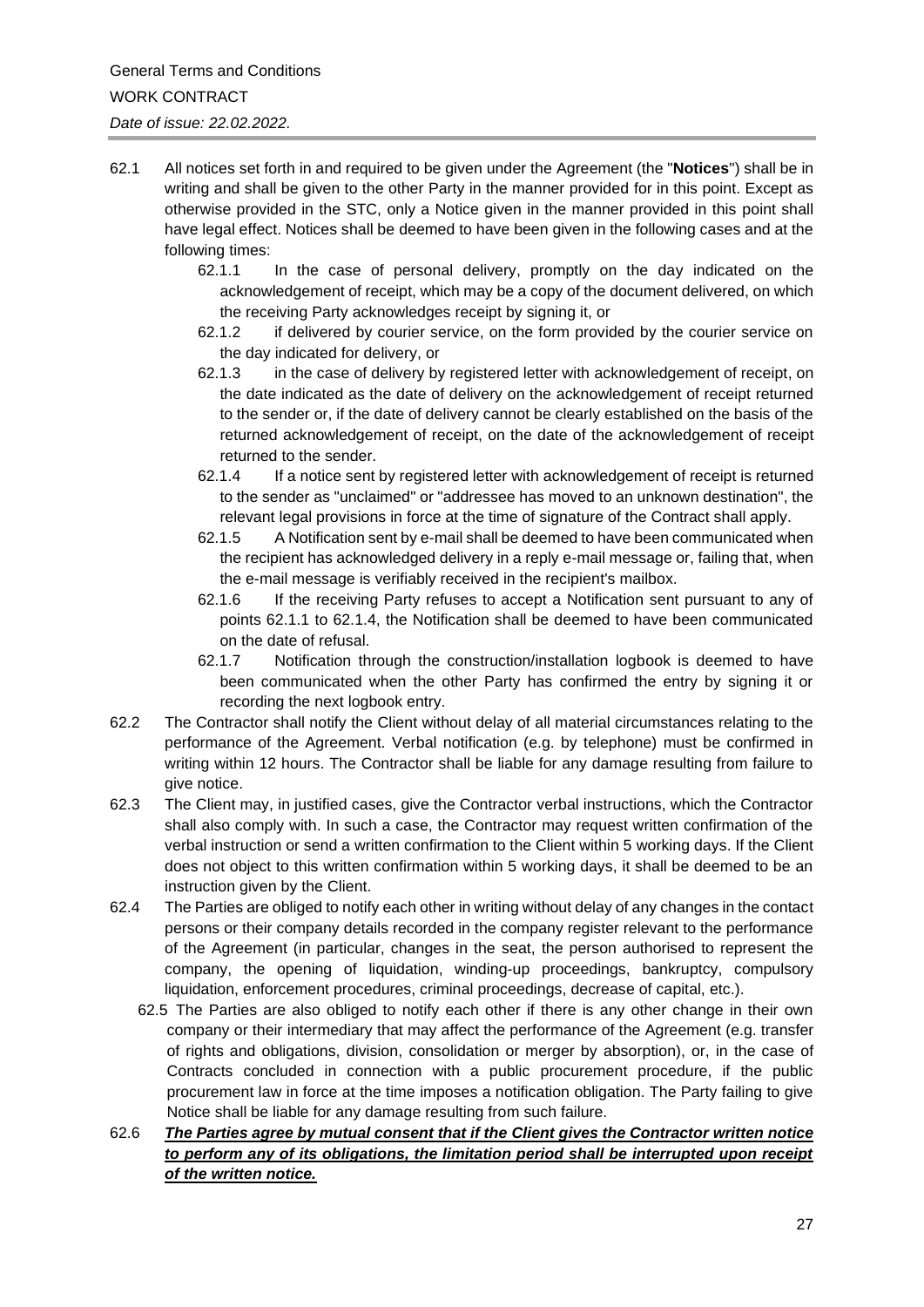62.7 The names and contact details of the contact persons who will act in the performance of the Agreement are set out in the Appendix to the Agreement. The names, e-mail addresses and telephone numbers of the designated contact persons shall be processed by the Parties on the basis of the legal basis set out in point f) of paragraph (1) of Article 6 of the GDPR Regulation solely for the purpose of maintaining contact in connection with the performance of the Agreement, for the purpose of the performance of the Agreement. Each Party shall have an appropriate legal basis for the transfer of contact details, which each Party shall provide in relation to its contact person. The Parties' ability to keep in contact with each other is essential to ensure the performance of the Agreement, and the Parties have a legitimate interest in the processing of contact details as data controllers. Each Party shall provide the other Party with information on the processing of the personal data of its contact persons. The Veolia Hungary Group's data protection guide on the processing of personal data of contact persons is available at the following link: [https://www.veolia.hu/hu/adatszolgaltatas.](https://www.veolia.hu/hu/adatszolgaltatas)

#### **63. Transfer of Rights and Obligations**

- 63.1 Neither Party may transfer its rights and obligations under this Agreement to any other person without the other Party's written consent.
- 63.2 Such permission is not required in a case where such a transfer is made to a company within the Veolia Hungary family of companies as long as the Client guarantees the suitable ongoing fulfilment of the Agreement to the other Party, regardless of the form or nature of the transfer.
- 63.3 The Parties expressly stipulate that the Client shall in all cases be entitled to set off any counterclaims it may have against the Contractor.

#### **64. Usage Rights and Copyright**

- 64.1 The Parties hereby agree that any methods or intellectual property of any kind that are provided in connection with the Agreement and that may benefit from or in fact receive legal protection (e.g., tools, forms, samples, models, drawings, standard sheets, forms, templates), and other objects produced using these, may not be given or handed over to third parties or used for the purposes of other Agreements without Client's written consent. Contractor shall ensure that unauthorised persons do not access or use such materials.
- 64.2 The Contractor warrants that the fulfilment of the Agreement and the use of intellectual property provided in the course of the fulfilment of the Agreement do not infringe the rights of any third party. Contractor shall therefore hold harmless and indemnify Client in perpetuity from all legal actions or damages arising from claims due to violations of intellectual property rights or any other protected rights (for example, patent, registered trademark, and/or industrial design protection rights or protection rights relating to the use of any plan, process, material, equipment, software, or any parts thereof).
- 64.3 The Contractor expressly declares that, pursuant to the Copyright Act, the Client acquires an indefinite, unlimited and exclusive right of use in respect of all transferable copyrights in all works and solutions (e.g. individual designs for production) created during the performance of the Agreement and protected by copyright. The Contractor expressly declares that the licence shall also cover further design, adaptation, individual use other than for original purposes, and reproduction. The Contractor expressly authorises the Client not only to use the intellectual property for its own internal activities, but also to disclose it to the public (for example, for the purpose of providing data to the party financing the Agreement) and to grant further authorisation to third parties (e.g. companies of the Veolia Hungary Group, the owner or operator of a power plant, equipment, device, etc. owned by the Client, etc.) to use it without further written authorisation by the Contractor.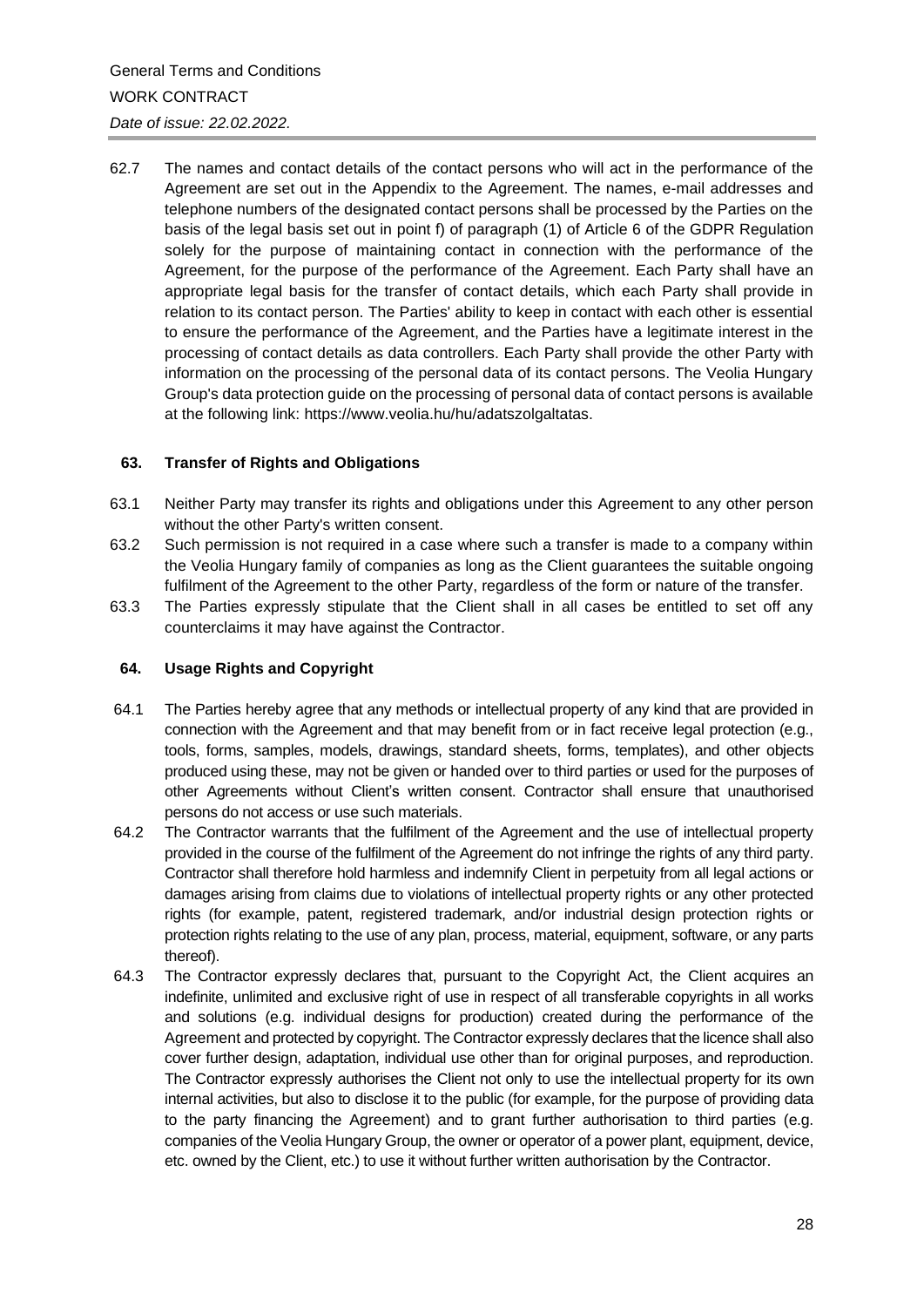- 64.4 If the Contractor's performance includes specific software development and/or design activities, the intellectual product created shall in all cases be considered to be the joint intellectual product of the Contractor and the Client, all rights to which are waived by the Contractor to the Client at the time of the handover and acceptance procedure. In all such cases, the Client shall be the exclusive owner of all rights concerning the intellectual property created from the date of the abovementioned handover and acceptance procedure and any subsequent use, modification or sale to third parties shall be prohibited without the Client's authorisation. The Contractor shall provide the Client with all source codes and relevant files of the jointly created intellectual property, and in the case of drawings, with the original file format copies of the drawings in electronic form.
- 64.5 The contracting Parties declare that the value of the copyrights referred to in this point is included in the contractual purchase price.
- 64.6 If the Agreement is terminated due to the Contractor's breach of the Agreement, the Contractor agrees in advance that the procedures registered in his name, patented or not, and necessary for the completion of the subject matter of the Works, may be applied immediately by the Client without any further request to the Contractor.

#### **65. Law Enforcement and Security Rules**

The Contractor shall comply with the following law enforcement and security regulations in force in the Client's territory (premises, branch, etc.) and shall enforce them with its subcontractors:

- (i) The Contractor's employees may enter the Client's territory with a valid entry permit. In the case of employment for a period of less than one month, a list of employees must be submitted to the Client's security service. The list shall also include the information listed in point (iii). In this case, no entry permit shall be issued and proof of identity shall be provided by means of an identity card.
- (ii) The Client shall provide the Contractor's employees with a gate pass for the duration of employment.
- (iii) The Contractor shall inform the Client's security service in writing of the names, ID card numbers, addresses, job titles, expected duration of employment and the subject of the contract on which the employment is based, of the employees to be employed before the commencement of employment.
- (iv) Employees must present their access card or identity card when called by the reception service. Upon termination of the employment relationship or employment, the Contractor shall hand in the entry permits to the Client's security service.
- (v) In the case of work on weekly rest days, days off and public holidays, the Contractor shall submit two copies of the list of the persons performing the work to the Client's security service. In addition to the list of names, the place and expected duration of the work and the name of the person in charge of the work shall be indicated.
- (vi) The Contractor shall prepare a list of the equipment, instruments, tools, materials delivered to the Client's premises at the time of delivery, which shall be handed over to the reception service. The list shall contain the name, quantity, serial number, date of delivery and the company's name of the goods. The transfer of materials and equipment may be effected using a delivery note, a copy of which must be handed in at the reception.
- (vii) The Contractor shall be responsible for the protection of its own property, the Client shall not be under any obligation to guard it.
- **VIII. CHAPTER VIII. – AMENDMENT, TERMINATION OF THE CONTRACT, DISPUTE RESOLUTION**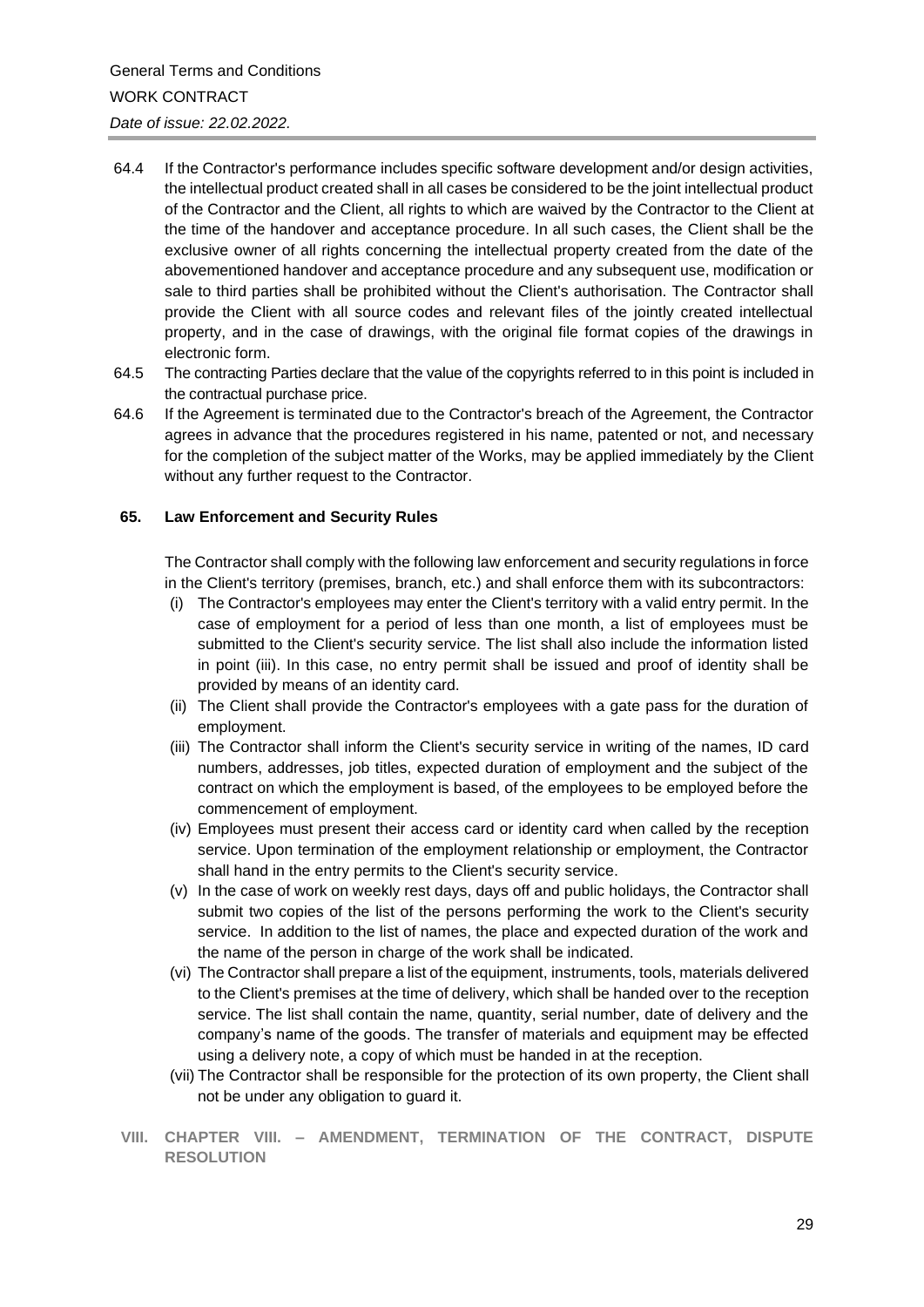## **66. Amendment, Termination of the Contract**

- 66.1 *The Contractor acknowledges that the Client is entitled to unilaterally amend the GTCs by giving the Contractor due written notice prior to the entry into force of the proposed amendment. If the Contractor fails to notify the Client in writing within 15 days of any objection to the amendment, the Contractor shall be deemed to have accepted the amendment and it shall become part of the Agreement.*
- 66.2 Otherwise, the Agreement may only be amended or supplemented by an amendment to the contract signed with an authorised company signature by both Parties.
- 66.3 Changes in the Parties' details registered in the commercial register, in particular changes in the name, seat, representatives, account-holding bank, bank account number, as well as changes in the details of the organisation and contact persons acting in the conclusion and performance of the contract, shall not be deemed to be amendments to the contract. The Party concerned shall notify the other Party of such changes either in advance in writing with a deadline of 10 days or within 10 days of the change occurring (registration), as the case may be.
- 66.4 The Agreement shall be terminated:
	- (i) upon expiry of the time period defined in the Agreement;
	- (ii) by ordinary termination by the Client, with a termination deadline of thirty (30) days;
	- (iii) by ordinary termination by the Contractor, with a termination deadline of thirty (30) days, except for fixed-term agreements;
	- (iv) by an extraordinary termination by the Client or the Contractor;
	- (v) by mutual agreement.
- 66.5 If either Party to the Agreement fails in any obligation, the other Party shall notify the violating Party of its position in writing and shall propose a consultation to clarify the situation.

## **67. Extraordinary Termination**

- 67.1 The Agreement may be terminated by the Client with immediate effect if the Contractor:
	- (vi) violates any of the provisions of the Agreement and does not remedy the violation within fifteen (15) days of written notice, or if, given its nature, the violation cannot be remedied;
	- (vii) repeatedly or seriously breaches its obligations under the Agreement;
	- (viii) becomes insolvent or is the subject of a final liquidation, winding-up, compulsory strike off or bankruptcy order;
	- (ix) makes a false declaration;
	- (x) harms the reputation of the Client by its statements or conduct/behaviour;
	- (xi) seriously or repeatedly violates social standards of work and human conduct, i.e. commits an infraction and/or a criminal offence;
	- (xii) is unable to perform the Agreement in whole or in part;
	- (xiii) or any other event or circumstance specified in the Agreement as giving rise to such legal effect occurs.

## **68. Serious Breach of Contract**

- 68.1 A serious breach of contract by the Contractor shall be deemed to have occurred in particular if:
	- 68.1.1 is more than 20 days late in the fulfilment of any milestone or final deadline, due to causes attributable to itself;
	- 68.1.2 the Contractor refuses to replace the defective parts, to correct the work that has not been completed or fails to start the work within 3 days despite promising to do so;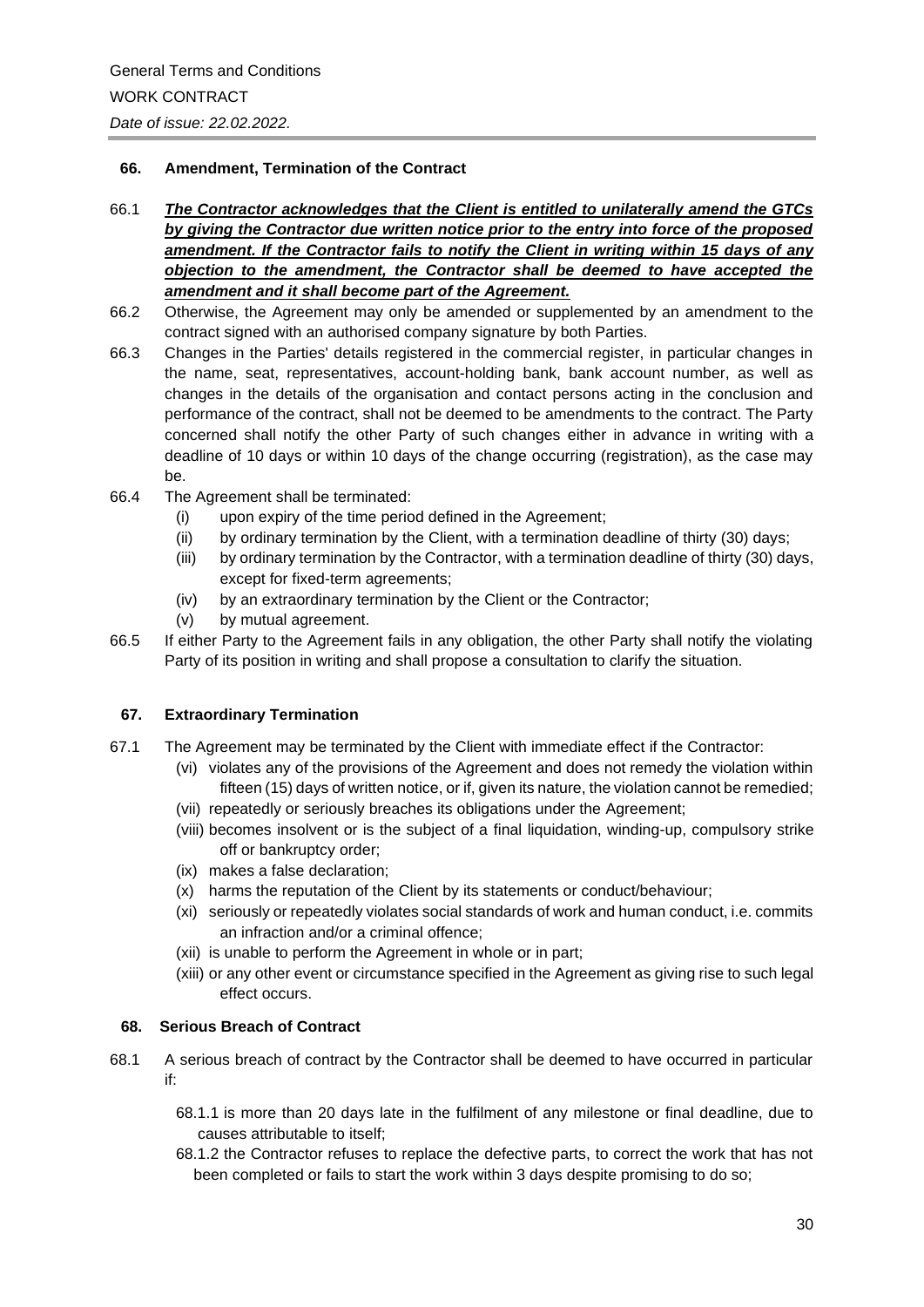- 68.1.3 fails in its obligation to confidentiality;
- 68.1.4 violates the provisions of the chapter on Basic Standards;
- 68.1.5 transfers rights or obligations without the consent of the the Client;
- 68.1.6 a circumstance giving rise to the frustration of the Agreement occurs, if the Contractor is responsible for the occurrence of the cause.

## **69. Frustration**

- 69.1 If the Contractor fails to commence the Works on time, suspends the performance of the Works without the prior consent of the Client or fails to comply with the partial deadlines (or schedule) set out in the STC to such an extent that, in the Client's opinion, the Contractor's performance of the Works is already jeopardising the final deadline of the Agreement, and no extension period is nevertheless set or the extension period set for performance expires without result, the Agreement shall be deemed not to have been performed (frustrated or failed) and the Client shall be entitled, at its option, to terminate or withdraw from the Agreement with immediate effect and to assert its claim for contractual penalty for frustration of the performance in accordance with point 43 of the GTC.
- 69.2 Delays are particularly obvious if the delay is expected to exceed 10% of the quantity or net value of the work under the Agreement.
- 69.3 The Parties stipulate that if the Contractor is in serious breach of contract and therefore the Client terminates the Agreement with immediate effect, this shall be deemed to be a cause of default for which the Contractor shall be liable.
- 69.4 If bankruptcy, liquidation or other proceedings for the termination of the Contractor without legal succession are instituted against the Contractor during the term of the Agreement, the Parties shall consider the Agreement to be in default under this point for reasons attributable to the Contractor on the day before the institution of bankruptcy, liquidation or other proceedings for the termination of the Contractor without legal succession, and the Contractor shall pay to the Client a contractual penalty for frustration of the performance in accordance with point 43 of these GTC.
- 69.5 In the event of frustration of the Agreement in the manner provided for in this point, the Contractor shall remain liable for any damages suffered by the Client as a result of noncontractual performance.

## **70. Financial Settlement**

70.1 In the event of unilateral termination of the Agreement or termination by mutual agreement, the Parties shall settle their accounts with each other within 15 days of receipt of the notice of termination or signing of the termination agreement in respect of the services provided as follows:

> 70.1.1 The Parties shall assess the Work performed by the Contractor up to the date of receipt of the notification or the date of signing of the Agreement, determine the stage of completion of the Work and the value of the Work, taking into account the unit prices set out in the Agreement and the technical characteristics of the remaining and completed parts of the Work.

> 70.1.2 Any instalments already paid by the Client to the Contractor, any advances and payments, and any contractual penalties incurred shall be deducted.

- 70.2 The Parties shall record the result of the settlement in a report, and the debtor Party shall settle the difference with the other Party within 5 calendar days of the signing of the report.
- 70.3 However, in the event that the Agreement is terminated for reasons at the Contractor's fault, the Contractor shall not be entitled to claim, in addition to any other sanctions for breach of contract,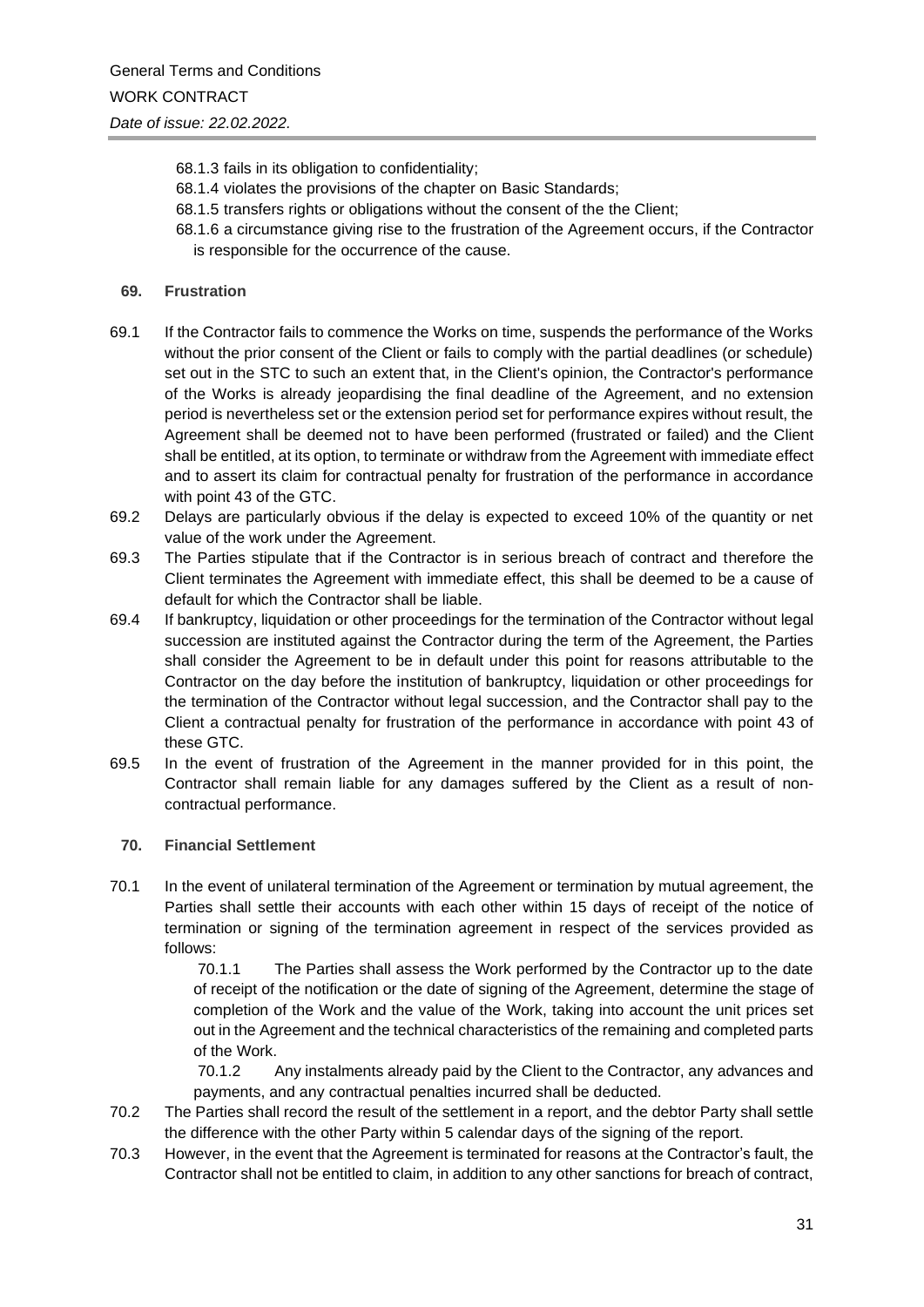the proportionate value of the Work performed by it until the Client has completed the entire Work specified in the Agreement by engaging a new contractor. Any additional fee paid to the new contractor as compensation shall be set off by the Client against the Contractor's outstanding Contractor's fee.

70.4 If the Contractor does not appear or otherwise does not take part in the settlement, the Client shall be entitled to determine the stage of completion of the Works and the value thereof, which it shall notify to the Contractor in writing. If the Contractor does not respond to the Client's findings within a further five working days, they shall be deemed to have been accepted by the Contractor.

# **71. Dispute Resolution, Applicable Law**

- 71.1 If any dispute arises in connection with the Agreement, the Parties shall first attempt to resolve it through negotiation. The Parties undertake that disputes arising during fulfilment (technical interpretation, etc.) shall not delay the completion of the work undertaken according to the Agreement and shall not give cause for Contractor to modify the deadline for completion.
- 71.2 If the negotiations do not resolve the dispute within forty-five (45) days after written notice from one of the Parties to the other, then the Parties stipulate that only the courts named below shall have competence to resolve their disputes:
	- (i) if the fulfilment of the Agreement occurred in Baranya County, then, depending on the amount in dispute, the District Court of Pécs or the Pécs General Court,
	- (ii) if the fulfilment of the Agreement occurred in Csongrád County, then the District Court of Szeged or the Szeged General Court,
	- (iii) if the fulfilment of the Agreement occurred outside Baranya and Csongrád counties, then the District Court of Budaörs or the Tatabánya General Court.
- 71.3 Otherwise, the relevant provisions of applicable law on civil procedures shall prevail.
- 71.4 Hungarian law shall apply to this Agreement, and in all questions not dealt with (or not adequately dealt with) in this Agreement, the applicable provisions of the Civil Code shall prevail.

# *APPENDICES:*

- *Worklpace Safety, Fire and Environmental Protection Provisions*
- *Additional provisions applicable to subcontracts*
- Additional provisions applicable in the case of a contract awarded in a public *procurement procedure*
- *Additional provisions applicable to designing tasks*
- *Additional provisions applicable to the hire of machinery with a view to the performance of the Agreement*
- *Additional provisions applicable to operating contracts*

*Pursuant to paragraph (2) of Section 6:78 of the Hungarian Civil Code, the Contractor expressly draws the Contractor's attention to the fact that any points of the General Terms and Conditions that deviate from normal contractual practice or that are otherwise needed to be highlighted are indicated in italics and underlined in the text of these General Terms and Conditions.*